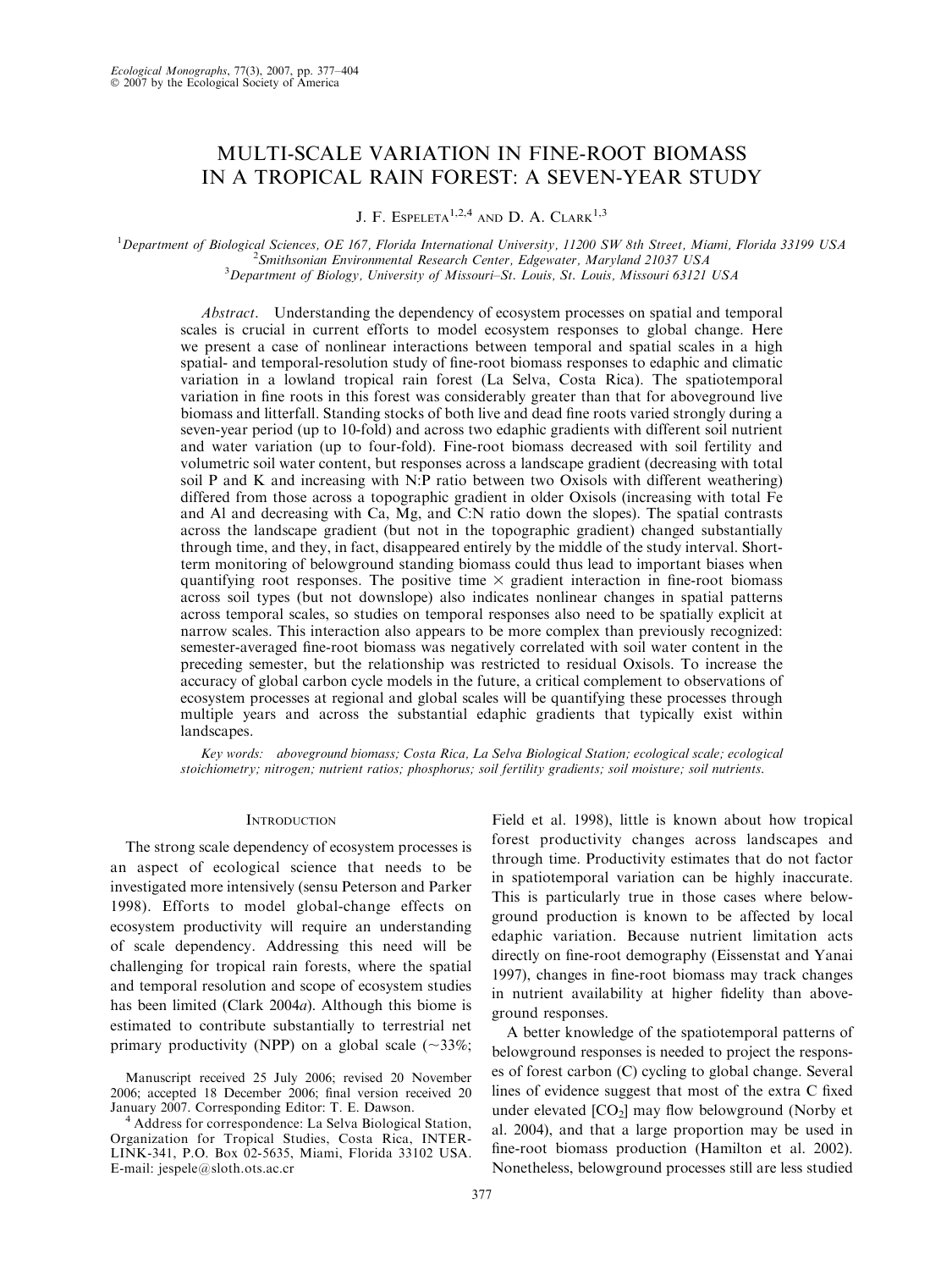than aboveground C cycling, and the resolution of the available data on fine-root dynamics is low (Norby and Jackson 2000). A recent global inventory of fine-root productivity data (Gill and Jackson 2000) included only 5 short-term studies on tropical rain forest sites (only two of those in wet forests), compared to  $>25$  studies in temperate broadleaf forests.

Globally, fine roots have been estimated to account for about 33% of NPP (Jackson et al. 1997) and  $\sim$ 50% of NPP in forest ecosystems (Vogt et al. 1996), although they are estimated to be  $\leq 3\%$  of terrestrial biomass (Jackson et al. 1997). Allocation to fine roots represents a large C cost to the plant as well as an important C source to the soil. The size of belowground C stocks is relevant for global C budgets, especially in habitats with greater C allocation belowground, such as grasslands, some tropical forests (Vogt et al. 1986), and habitats with limited soil resources (Caldwell and Richards 1986). Modeling responses of terrestrial ecosystems to global change could thus benefit greatly from a better characterization of fine-root stocks and dynamics (Norby and Jackson 2000, Woodward and Osborne 2000).

Efforts in last few decades have concentrated on assessing responses of fine-root allocation to soil fertility variation (Nadelhoffer 2000). Applying the concept of functional balance (sensu Thornley 1976) to belowground foraging in forest ecosystems (Santantonio 1990, Eissenstat and Yanai 1997) suggests that relative allocation belowground should increase in low-resource environments. Existing evidence from sequential harvest of fine-root biomass indicates lower standing biomass under high N availability (Keyes and Grier 1981, Alexander and Fairley 1983, Vogt et al. 1983, Nadelhoffer et al. 1985, Nadelhoffer 2000). Nonetheless, confirming this response in diverse ecosystems and across natural fertility gradients has been a difficult task. Besides technical limitations in the estimation of belowground allocation (Gill and Jackson 2000), there are problems in data interpretation. These have produced discrepancies in reported patterns of standing fine-root biomass and have complicated comparisons across diverse ecosystems (Burton et al. 2000, Norby and Jackson 2000). Because plants differ in belowground strategies for resource acquisition, total belowground C allocation may vary independently of nutrient availability even if relative allocation to fine-root biomass decreases at high resources (Zak and Pregitzer 1998). The limited data from tropical forests indicate increasing aboveground biomass (Laurance et al. 1999) and decreasing fine-root biomass with greater nutrient availability (Gower 1987, Cavelier 1992, Ostertag 1998, 2001, Maycock and Congdon 2000, Powers et al. 2005), suggesting far greater effects of fertility on allocation patterns. Because none of the root studies quantified aboveground biomass, however, it has not been possible to determine the relation of these changes in fine-root biomass to patterns of overall biomass allocation.

In addition, dichotomizing fertile and infertile soil conditions is overly simplistic (Ostertag 2001). The multifactorial nature of soil fertility in field settings complicates assessments of the relation between belowground C allocation and particular nutrients. Most studies have focused on responses to N availability (considered a limiting soil nutrient in many terrestrial ecosystems), but less is known about allocation responses to other nutrients that may be more limiting (such as phosphorus), especially in tropical forests (Vitousek 1984, 2004), but also some temperate rain forests that also undergo rapid soil development (Richardson et al. 2004). Most reviews of belowground allocation data have derived relations based on disparate field data from very different regions and ecosystems. The predominant paradigm is that fine-root biomass increases with decreasing soil fertility, both within (Gower 1987) and among forests (Maycock and Congdon 2000, Powers et al. 2005). There has been no in-depth study, however, of the relation of belowground allocation across multidimensional gradients within a single ecosystem type. By comparing fine-root responses across differing nutrient gradients within the same landscape, it may be possible to assess how consistent are the effects of single nutrients.

Finally, fine-root responses to fertility at any site are likely to be affected by climatic variation. Model predictions suggest that the degree of nutrient limitation can shift with climatic fluctuations (Vitousek and Field 2001). Interactions between spatial and temporal variation can mask patterns of belowground allocation in response to nutrients. Therefore temporal variation at different scales needs to be factored into studies of spatial variation. Although some degree of temporal variation in fine roots has been documented in shortterm studies in tropical rain forests (Cavelier et al. 1999, Silver et al. 2005), few studies have quantified root biomass over a prolonged period in order to assess interannual variation. Further, most tropical fine-root studies are from seasonal forests (cf. Kummerow et al. 1990); information from wet tropical forests is scarce.

We present here findings from a long-term study in a tropical rain forest (La Selva Biological Station, in northeastern Costa Rica) where standing stocks of fine roots were quantified across strong multidimensional nutrient gradients through the seven-year period from 1997 through 2004, as part of an ongoing study of forest carbon cycling (the "CARBONO" Project). Within the old-growth forest landscape at La Selva, the large edaphic variation in soil elements (approximately twoto threefold range in total soil stocks of phosphorus (P), potassium (K), calcium (Ca), manganese (Mn), iron (Fe), and aluminum (Al)) allows us to assess responses of fine-root biomass to a large portion of the range of soil element conditions spanned by lowland tropical forests (Vitousek 1984, Raich et al. 1996, Chadwick et al. 1999, Vitousek 2004). CARBONO Project measurements of aboveground biomass across La Selva's major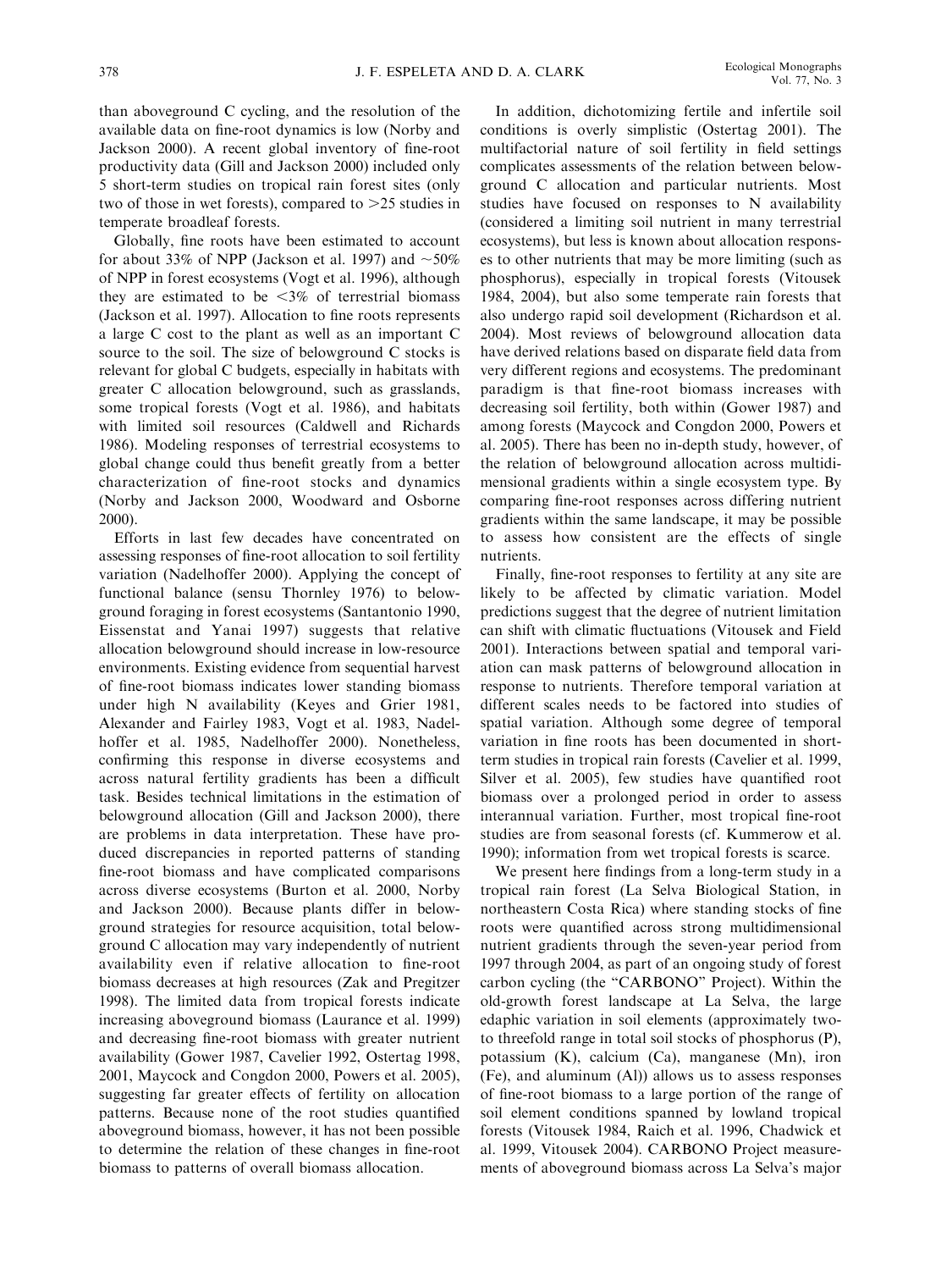edaphic gradients (Clark and Clark 2000; D. B. Clark, unpublished data) also enable us to quantify relative biomass allocation to fine roots.

Although the forest at La Selva has limited seasonality (temperature, precipitation), tree growth has shown strong interannual variation associated with inter-year differences in annual temperatures (Clark et al. 2003). Changes in soil moisture have also been related to substantial forest belowground responses, such as soil respiration (Schwendenmann and Veldkamp 2006). The landscape at La Selva also presents a multidimensional fertility gradient: soil nutrient levels and water content strongly vary across edaphic gradients in flat terrain (younger vs. older Oxisols) and they also vary across a topographic position (slope crest, mid slope, and slope base) in the older Oxisols. This allows investigating responses to variation in soil nutrient and water content at multiple spatial scales. Finally, at La Selva, landscape-wide variation in soil P and cations is greater than that of soil N (three- to 19-fold vs. two-fold, respectively; D. B. Clark, E. Veldkamp, and J. Mackensen, unpublished data), enabling us to test responses to nutrients that are now thought to be more often limiting in tropical forests (Vitousek 1984, Raich et al. 1996, Chadwick et al. 1999, McGroddy et al. 2004, Vitousek 2004).

In this study we use La Selva's multidimensional fertility gradients and extensive long-term data to: (1) determine the relationship between edaphic variation and fine-root stocks at different spatial scales; (2) investigate in particular the relation of fine-root biomass to the variation in soil P across a complex landscape; (3) test for an interaction between the temporal and spatial scales of variation in fine-root stocks; and (4) elucidate the association of environmental variables and temporal variation across space, in particular the role of soil water as a factor affecting soil mineral–fine-root relationships. We hypothesize that: (1) lower soil fertility is associated with greater fine-root biomass at all spatial scales; (2) fine-root biomass is strongly negatively related to soil P stocks; (3) temporal patterns differ across the spatial (edaphic) variation; and (4) soil water content, an additional environmental factor that varies across La Selva's edaphic gradients, can explain this divergence.

### **METHODS**

#### Study site

The study site was old-growth forest at the La Selva Biological Station (Organization for Tropical Studies, OTS) in the Atlantic lowlands of Costa Rica. The forest is classified as Tropical Wet Forest in the Holdridge Life-Zone system (Hartshorn and Hammel 1994). Mean annual rainfall is  $\sim$ 4000 mm and mean annual temperature is  $26^{\circ}$ C (Sanford et al. 1994). La Selva is on the footslopes of Barva Volcano, the source of basaltic lava flows (one aged at  $\sim$ 1.2  $\times$  10<sup>6</sup> yr, Alvarado 1990) that dominate the landscape. Soils on these lava flows (locally termed Residual soils) are deeply weathered clays (augering showed that on stable geomorphological units, saprolite occurs at a depth of 5–6 m) with low pH (4.0 in the top 0.1 m, increasing slightly to 4.5 at a depth of 1–2 m), low effective cation exchange capacity (ECEC:  $9.5 \text{ cmol}_c/\text{kg}$  in the top 0.1 m, decreasing to 2.5 cmol<sub>c</sub>/kg at a depth of 1–2 m), low base saturation (16%) in the top 0.1 m, decreasing to 9% at a depth of 1–2 m), low base exchange capacity  $(<16$  cmol<sub>c</sub>/kg clay), low silica : sesquioxide ratio, low activity of clays, and low content of weatherable mineral (Veldkamp et al. 2003). Although previously described as Ultisols (Sollins et al. 1994), these soils were more recently classified as Oxisols (Typic Haploperox) based on multiple characteristics (Kleber et al. 2007). Close to the major rivers are Old Alluvial terraces, Pleistocene river terraces previously classified as Inceptisols (Sollins et al. 1994) but now considered to be Typic Haploperox similar to the Residual soils but considerably younger (Kleber et al. 2007). These depositional soils are deeply weathered clay soils, typically with strongly weathered coarse material at a depth of 3 m, with low ECEC  $(7.7 \text{ cmol}_c/\text{kg} \text{ in the}$ top 0.1 m, decreasing to 4.2 cmol<sub>c</sub>/kg at a depth of  $1-2$ m), and with low base saturation (17% in the top 0.1 m, decreasing to 8% at a depth of 1–2 m; Veldkamp et al. 2003). Recent soil mineralogical analyses (Kleber et al. 2007) showed that both the Residual and Old Alluvial soils contain large amounts of the clay minerals kaolinite, halloysite, and gibbsite and some goethite and magnetite but lack 2:1 phyllosilicates. Hematites were only detected in the Residual soils. The forest at La Selva is dominated by a tree legume, *Pentaclethra* macroloba, comprising about one third of the forest biomass, similarly distributed across both edaphic gradients (Clark and Clark 2000). The rest of the tree species  $(>=250)$  are found in substantially lower densities. Palm species, representing a total of one fourth of the stems (and  $\sim$  5–10% of the biomass; Clark and Clark 2000) are dominated by three species: Welfia regia, Socratea exorrhiza, and Iriartea deltoidea (Clark et al. 1999).

We monitored fine-root stocks in the CARBONO plots, a network of eighteen 0.5-ha plots (each  $50 \times 100$ m) that were sited across the main edaphic gradients in the La Selva old growth to enable landscape-scale assessment of C stocks and fluxes (see Appendix A). The plots were sited in a replicated, nonbiased design using the La Selva GIS topographic coverage and the soil coverage from Clark et al. (1998). Six plots were located within each of the three dominant edaphic conditions: Old Alluvial terraces (A plots), Residual Soil plateaus (L plots), and Residual Soil slopes (P plots). Soil units were blocked to produce approximately equal sample intensity within each unit. Two scales of edaphic contrast could be made with this plot network: (1) the landscapewide fertility gradient (Old Alluvial terraces vs. Residual Soil plateaus); and (2) the topographic gradient of local catenas (slope crest, mid slope, and slope base within the Residual Soil slope plots).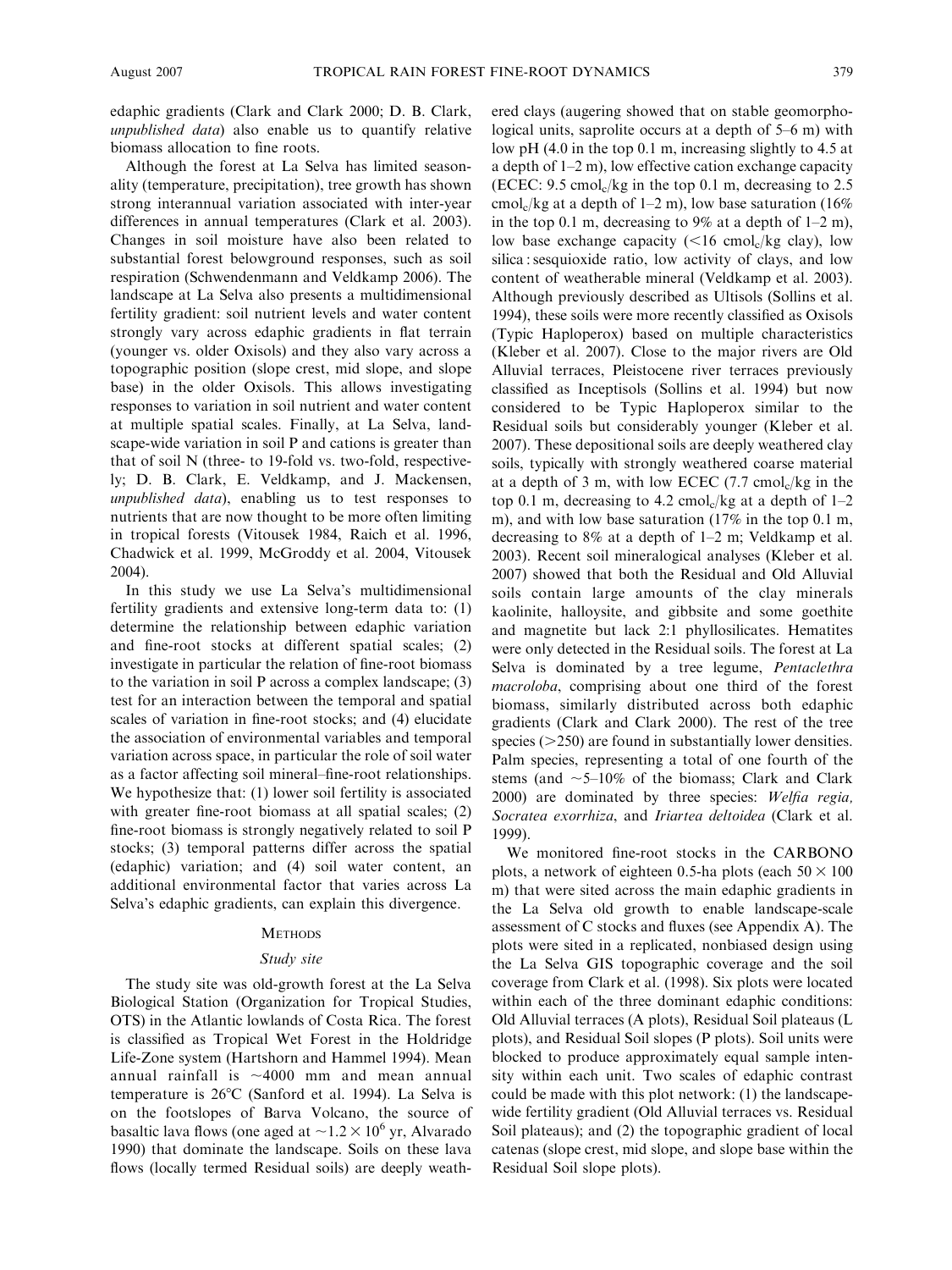#### Soil elements

The soils of the CARBONO plots were sampled and characterized chemically in 1998 (total C, N, P, cations, Fe, Mn, Al, pH) by E. Veldkamp, J. Mackensen, and D. B. Clark, unpublished data. Soil analyses are described in Appendix B. Bulked samples from six cores per depth (0–10 cm, 10–30 cm, 30–50 cm, 50–100 cm), regularly spaced across each plot, were taken in each Old Alluvial terrace and Residual Soil plateau plot; bulked samples from six cores per depth, regularly spaced across each of the three slope positions, were taken from each Residual Soil slope plot. We calculated soil element stocks for each depth by multiplying element concentrations by soil bulk density. Bulk density was determined (Veldkamp et al. 2003) for the two soil types as mean values from each depth in pits adjacent to three plots on each soil (Old Alluvial terrace and Residual Soil plateau; for the Residual Soil slope plots we used Residual Soil plateau bulk density values).

#### Soil moisture and climate

In situ soil moisture data correspond to a simultaneous study undertaken in the same CARBONO plots (Schwendenmann 2002, Schwendenmann et al. 2003, Schwendenmann and Veldkamp 2006) where soil moisture data were collected every two weeks with permanently installed frequency domain reflectometry (FDR) sensors (Model CS615, Campbell Scientific, Logan, Utah, USA) in soil pits across the landscape gradient (one soil pit per each of three plots per soil type). The sensors were installed horizontally at depths of 5, 20, and 40 cm. Readings were calibrated by the Three-Phase Mixing Model developed by Veldkamp and O'Brien (2000) for La Selva soils. We used porosity coefficient values of 0.696 for Old Alluvial terrace plots and 0.717 for Residual Soil plateau and slope plots, respectively. A soil depth-integrated moisture value was calculated for the 0–50 cm interval by averaging single depth readings at 5 cm  $(0-10 \text{ cm interval})$ , 20 cm  $(10-30 \text{ cm})$ cm interval), and 40 cm (30–50 cm interval). Data of monthly precipitation, and daily maximum, mean, and minimum air temperatures were collected from the La Selva weather station (OTS, unpublished data).

# Root sampling

Fine roots were sampled an average of 3–4 times per year ( $N = 25$  sample dates; Appendix C) during the period from October 1997 to April 2004. At each date, a 0–50 cm deep soil core was taken with an AMS Percussion Soil Core Sampler (inner diameter 47.4 mm; AMS, American Falls, Idaho, USA) at six regularly spaced sample points within each CARBONO plot. Cores were taken at a predetermined distance and compass bearing from each of six pre-selected plot grid posts. If a sample point coincided with a tree, a large coarse root, or coarse woody debris, it was shifted the minimum distance needed to avoid the obstruction. In each of the six Residual Soil slope plots, this sampling design provided two cores from each of three topographic levels (slope crest, mid slope, slope base). On 14 sample dates (Appendix C) in three Old Alluvial terrace plots (A1, A4, A6) and in three Residual Soil plateau plots (L1, L4, L6), at 10 cm from the site of each of the 0–50 cm depth cores, we collected an additional core divided by depth layer (0–20 cm, 20–50 cm). Fine-root vertical distribution was further explored with a single sampling of the top 1 m of soil by 10 cm depth layers (six cores per plot, one Old Alluvial terrace plot, A4, and one Residual Soil plateau plot, L4). All cores were stored in the refrigerator  $(4-5^{\circ}C)$  for a period ranging from two weeks to three months (maximum of six months) before root processing.

#### Root sample processing

Root extraction.—Roots were extracted from soil cores using a device designed for La Selva's high clay, wet soils. Variable-speed electric drills in a fixed frame were fitted with paint-stirring attachments extending down into two-gallon  $(\sim 7.6 \text{ L})$  pails. One soil core was placed in each pail and water was added to fill the pail two thirds full. The drill speed was set to create a vortex down nearly to the bottom of the pail, but with no spillage, and the sample was stirred for 20 min. No dispersant was added to the slurry and cores were not pre-soaked. After stirring, the pail contents were poured through a U.S. Standard Series No. 45 sieve (0.355-mm mesh). Roots were removed with fine forceps from the material in the sieve, were washed to remove any soil, and were maintained moist through sorting.

Root sorting and weighing.—Roots were divided into two diameter classes  $\ll$  mm, and 2 to  $\lt$  5 mm; larger roots were discarded) using a dial calipers and were further divided into live and dead. Roots were considered dead if brown or black to the center and crumbling or lacking flexibility; they were considered live if they maintained structure and flexibility and had a white fibrous center (some palm roots are dark). The sorted roots were dried at 65°C and repeatedly weighed until they reached stable mass  $(\pm 0.001 \text{ g})$ .

# Biomass allocation to fine roots

We determined relative fine-root biomass allocation per year for each CARBONO plot by dividing the total estimated aboveground biomass by the mean of live fineroot biomass during that period. Annual measurement years of CARBONO plots extend from 1 October to 30 September. Mean annual estimated aboveground live biomass, based on diameters of all live trees  $>10$  cm diameter (D. B. Clark and D. A. Clark, unpublished data), was calculated as the average of the estimated aboveground live biomass at the beginning and at the end of each measurement year. Mean annual live fineroot (0 to  $<$ 5 mm diameter; 0–50 cm depth) biomass for each plot was calculated by averaging data from all sampling dates in that measurement year.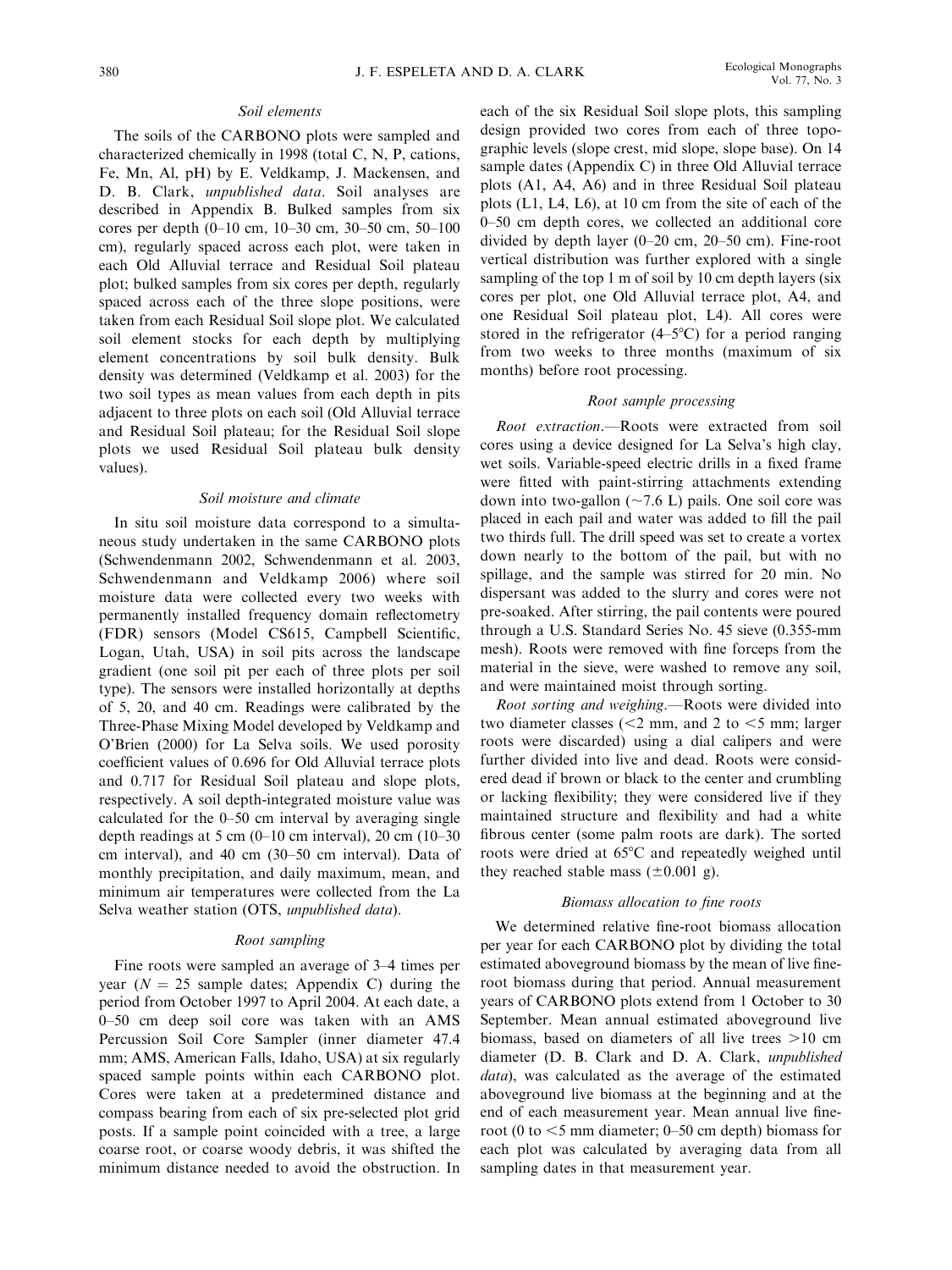#### Data analysis

Our data are from two edaphic gradients: the acrosslandscape gradient, using the 12 CARBONO plots on relatively flat terrain (six Old Alluvial terrace, six Residual Soil plateau); and the topographic gradient (three slope positions within each of the six Residual Soil slope plots). Fine-root biomass was calculated as the mean of six replicate soil cores per plot (landscape-wide gradient) and as the mean of two soil cores per slope position within each of the six Residual Soil slope plots. All analyses were performed with JMP Data Analysis Software (Version 4.0.4, SAS 2000).

Root methods assessment.—To test the consistency of root sampling, sorting, and weighing procedures, we used linear regression to compare fine-root biomass between the standard cores (0–50 cm depth) and simultaneous split-depth (0–20 and 20–50 cm) cores (fine-root biomass summed across these two subcores). For this comparison we used six plots (three Residual Soil plateau plots, three Old Alluvial terrace plots) and 14 sampling dates (Appendix C).

Soil element stocks.—Differences across the landscape and topographic gradients and by soil depth were tested with two-way ANOVA. Variables were transformed (square root, logarithmic, and Box-Cox transformations) as necessary to meet ANOVA assumptions of normal distribution of residuals (Kolmogorov-Smirnov-Lillifor test) and variance equality (Bartlett's test; Sall and Lehman 1996).

Fine-root biomass.—Using different data sets, we used independent ANOVA tests to detect effects of soil type (Old Alluvial terrace plots, Residual Soil plateau plots), slope position (crest, mid slope, or base within the Residual Soil slope plots), and soil depth (0–20 cm, 20– 50 cm) on fine-root biomass (means from all sampling dates: two diameter classes, live or dead). The simultaneous effects of space (edaphic gradients) and time (year, semester) on fine-root biomass (all live or dead and diameter classes) were analyzed by a repeatedmeasures split-plot ANOVA (univariate ANOVA; von Ende 1993), using the annual and semester-based averages of fine-root biomass as time variables. Multivariate repeated-measures analyses (MANOVA; von Ende 1993, Espeleta and Donovan 2002) were not appropriate for this data set because of the numerous sampling dates. The sphericity condition was met for the univariate tests (using the Mauchly criterion, Sall and Lehman 1996). To better understand temporal patterns, we grouped data by year and semester (January–June, July–December), treated these as within-subject effects in the ANOVA, and also evaluated the interaction terms. Annual averages corresponded to the mean of all sampling dates within the period from 1 August to 31 December; semester averages corresponded to the period from 1 August to 31 December (Semester 1) and from 1 January to 31 July (Semester 2).

Fine-root biomass allocation per year.—A repeatedmeasures split-plot ANOVA tested the effects of space (only the landscape gradient) and time (only year effects) on the total estimated aboveground live biomass and the relative fine-root biomass allocation per year (annual interval extended from 1 October to 30 September).

Relationships of soil elements and root stocks.—We used pairwise Pearson correlation and linear regression to relate soil element stocks and fine-root biomass (mean of 25 sampling dates, October 1997–April 2004; four root classes). When necessary, data were transformed to meet assumptions of normal distribution of residuals and variance equality.

Relationships of environmental factors and root stocks.—We used pairwise Pearson correlation and linear regression to relate air temperatures (daily mean, maximum, and minimum), rainfall and soil moisture (percentage soil water content at 5, 20, 40, and 0–50 cm, measured with the FDR soil moisture sensors), and fineroot biomass. Input data were calculated as semester averages (fine-root biomass, temperatures, and soil moisture) and sums (rainfall) for either simultaneous semesters or one semester lag period in fine-root biomass (semesters extended from 1 August to 31 December and from 1 January to 31 July). When necessary, data were transformed to meet assumptions of normal distribution of residuals and variance equality.

Power analysis.—We used power analysis to estimate the relationship between sample size and statistical power to detect a significant trend across the temporal variation in live fine-root  $\ll$  mm diameter) biomass. We used the power analysis function in the JMP ANOVA test, which computed the following parameters: alpha (significance level  $= 0.05$ ), delta (raw effect size), and sigma (standard error of the residual error in the model). We produced curves of sample size vs. statistical power and interpolated sample size values. We judged an optimal sample size should yield power  $\geq$ 0.90.

# **RESULTS**

#### Edaphic variation in fine-root biomass

In this tropical rain forest landscape, fine-root biomass exhibited strong spatial variation at the two scales studied: (1) across soil types (landscape-wide gradient: Residual Soil plateau plots, Old Alluvial terrace plots); and (2) down the catenas (topographic gradient in Residual Soil slope plots). These contrasting gradients showed marked variation in different sets of soil elements and in soil water content. The changes in fine-root biomass were highly associated with spatial variation of particular elements, in a way specific to each gradient. Fine-root biomass in Residual Soils was also associated with intra-annual variation in soil water content.

Landscape-wide variation in fine roots.—The sevenyear mean biomass of live fine roots at a depth of 0–50 cm was  $48\%$  (<2 mm diameter) to  $42\%$  (2 to  $<$ 5 mm diameter) greater in the Residual Soil plateau plots than in the (more fertile) Old Alluvial terrace plots (Table 1). In strong contrast, however, long-term mean stocks of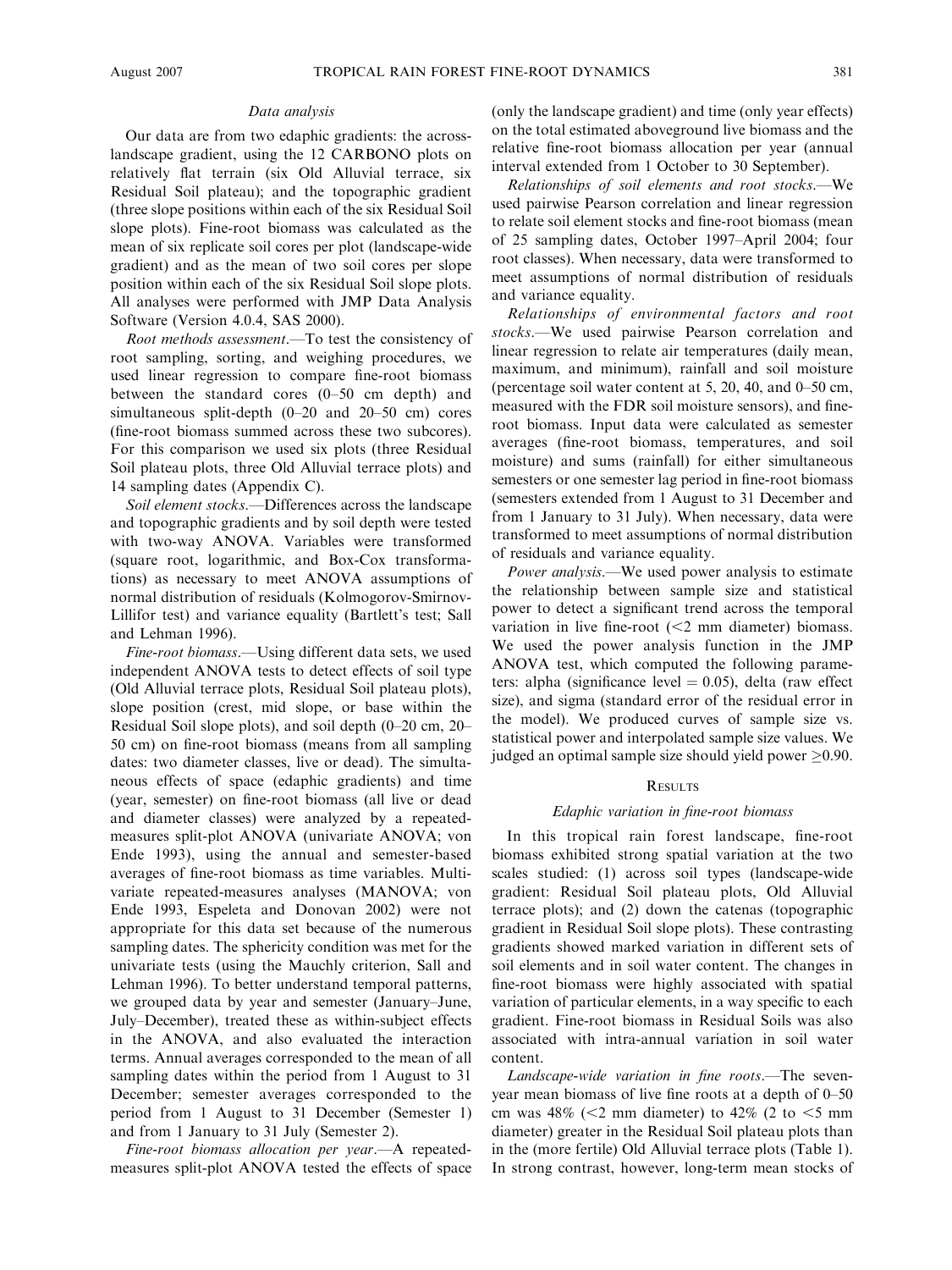TABLE 1. Mean (SE) fine-root biomass (Mg/ha; 0–50 cm depth) for four fine-root classes and the necromass proportion (dead : live ratio) across landscape-wide gradients in the old-growth forest at La Selva Biological Station, Costa Rica.

|                                         |                                        | Biomass of fine roots $\leq$ 2 mm diameter (Mg/ha) |                             | Biomass of fine roots 2 to $\leq$ 5 mm (Mg/ha) |                            |                                        |                                        |                             |                         |                            |
|-----------------------------------------|----------------------------------------|----------------------------------------------------|-----------------------------|------------------------------------------------|----------------------------|----------------------------------------|----------------------------------------|-----------------------------|-------------------------|----------------------------|
| Soil depth,<br>root class               | Old Alluvial<br>terrace soil           | Residual<br>soil                                   | F                           | df                                             | $\boldsymbol{P}$           | Old Alluvial<br>terrace soils          | Residual<br>soil                       | F                           | df                      | $\boldsymbol{P}$           |
| Landscape gradient<br>Soil $0-20$ cm    |                                        |                                                    |                             |                                                |                            |                                        |                                        |                             |                         |                            |
| Live roots<br>Dead roots<br>Dead : live | 0.74(0.06)<br>0.11(0.01)<br>0.14(0.01) | 1.20(0.12)<br>0.15(0.02)<br>0.13(0.01)             | 11.0458<br>2.9801<br>1.6517 | 1, 4<br>1, 4<br>1, 4                           | 0.0293<br>0.1594<br>0.2681 | 0.51(0.03)<br>0.08(0.01)<br>0.15(0.02) | 0.80(0.07)<br>0.12(0.01)<br>0.15(0.02) | 15.6731<br>6.4803<br>0.0031 | 1, 4<br>1.4<br>1, 4     | 0.0167<br>0.0636<br>0.9581 |
| Soil $20-50$ cm                         |                                        |                                                    |                             |                                                |                            |                                        |                                        |                             |                         |                            |
| Live roots<br>Dead roots<br>Dead : live | 0.31(0.02)<br>0.06(0.01)<br>0.19(0.03) | 0.37(0.01)<br>0.06(0.01)<br>0.17(0.02)             | 7.3695<br>0.0682<br>0.0349  | 1, 4<br>1, 4<br>1, 4                           | 0.0533<br>0.8069<br>0.5686 | 0.27(0.04)<br>0.03(0.01)<br>0.14(0.04) | 0.31(0.10)<br>0.04(0.02)<br>0.24(0.19) | 0.1350<br>0.1525<br>0.2964  | 1, 4<br>1.4<br>1.4      | 0.7319<br>0.7161<br>0.6151 |
| Soil $0-50$ cm                          |                                        |                                                    |                             |                                                |                            |                                        |                                        |                             |                         |                            |
| Live roots<br>Dead roots<br>Dead : live | 1.08(0.13)<br>0.17(0.01)<br>0.17(0.02) | 1.60(0.08)<br>0.20(0.02)<br>0.15(0.01)             | 12.8834<br>4.3086<br>0.8694 | 1, 10<br>1, 10<br>1, 10                        | 0.0049<br>0.0647<br>0.3731 | 0.76(0.07)<br>0.18(0.02)<br>0.14(0.02) | 1.08(0.04)<br>0.20(0.02)<br>0.20(0.09) | 14.3218<br>0.1457<br>0.3541 | 1, 10<br>1, 10<br>1, 10 | 0.0036<br>0.7107<br>0.5650 |

Notes: Data are seven-year means (entire cores, 25 sampling dates: split cores, depths 0–20 cm and 20–50 cm, 14 dates) over the period October 1997–April 2004.  $N = 6$  plots per soil type for entire cores, and  $N = 3$  plots per soil type for split cores. Differences were analyzed by one-way ANOVA.



FIG. 1. Contrasting soil element stocks (total stocks) and mass-based nutrient ratios to 1 m depth between the two dominant upland soil types at La Selva Biological Station, Costa Rica (Residual Soil plateaus, open bars; Old Alluvial terraces, solid bars). Data are means (+SE) of six plots per soil type. The effects of soil type and depth on the nutrient stocks were analyzed by two-way ANOVA (see Table 2).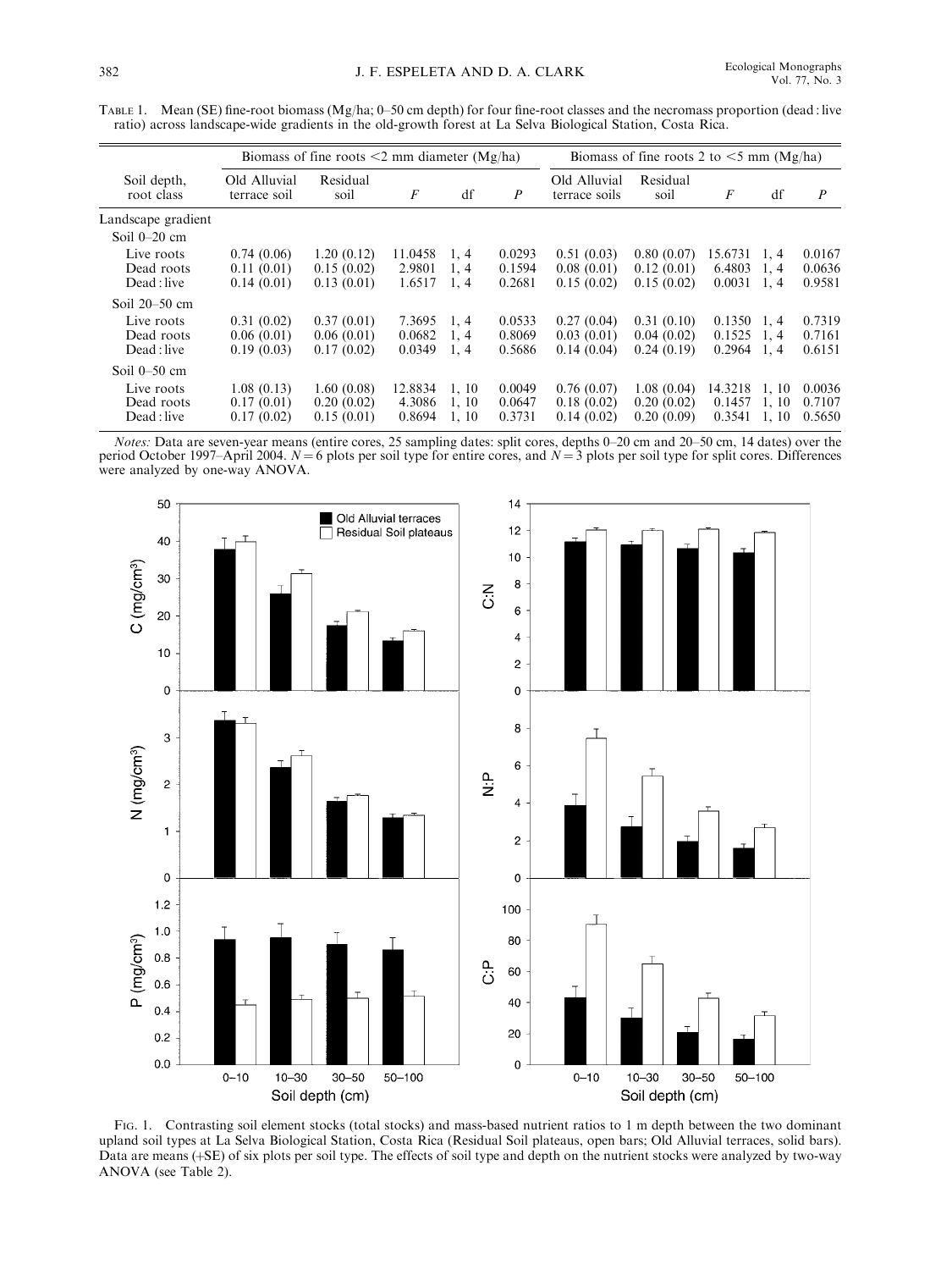dead fine roots (both size classes) did not differ between the soil types (Table 1). The marked between-soil contrast in live-root biomass matched the strong difference in soil element content between these soil types (Fig. 1, Table 2). The Residual Soil plateaus (0– 100 cm depth) had significantly less P, K, Ca, and Mn, greater levels of C and Fe, and higher C:N, C:P, and N:P ratios. The soils did not differ, however, in total N, Mg, or Al.

When evaluated across the landscape-wide gradient (all 12 nonslope plots), the seven-year mean biomass of live  $\leq$  mm roots was negatively correlated with total soil P, K and Mn and positively correlated with C, N, C:N, N:P, and Fe (Table 3). The relationship with total soil P was notably the strongest, as seen also in the very strong correlation with soil N:P (Fig. 2a). No relationship was observed with soil Ca, Mg, or Al (Table 3). The live roots 2 to  $\leq$ 5 mm diameter showed similar, but somewhat weaker, soil element associations. Long-term mean biomass of dead fine roots showed also less association with soil elements and, contrary to live roots, these relationships varied with root diameter. The biomass of dead roots  $<$ 2 mm was negatively correlated with soil P and K and positively correlated with soil C:N and N:P ratios. In contrast, the biomass of the coarser dead roots  $(2 \text{ to } < 5 \text{ mm}$  diameter) was negatively correlated with soil Ca and the Ca:Mg ratio and was unrelated to the other soil characteristics (Table 3).

Topographic variation in fine roots.—Within the Residual Soil slope plots, there was a strong downslope gradient in fine-root biomass (Table 4). Long-term (seven years) mean biomass of live fine roots (both diameter classes) was lowest in slope bases, intermediate at mid slope, and highest on the slope crests. In parallel to the landscape-wide variation in soil fertility across flat terrain, soil nutrients varied significantly with slope position (Fig. 3, Table 2). However, this fertility gradient was qualitatively different: while variation in P and K was less than at the landscape scale, it was greater for C, N, Ca, Mg, and Al. As at the landscape scale, the topographic soil gradient involved strong variation in Fe, Mn, and C:N and N:P ratios. Compared to slope crests, slope bases had lower C, N, C:N and N:P, Fe, and Al, and greater soil P, K, Ca, Mg, and Mn



FIG. 1. Continued.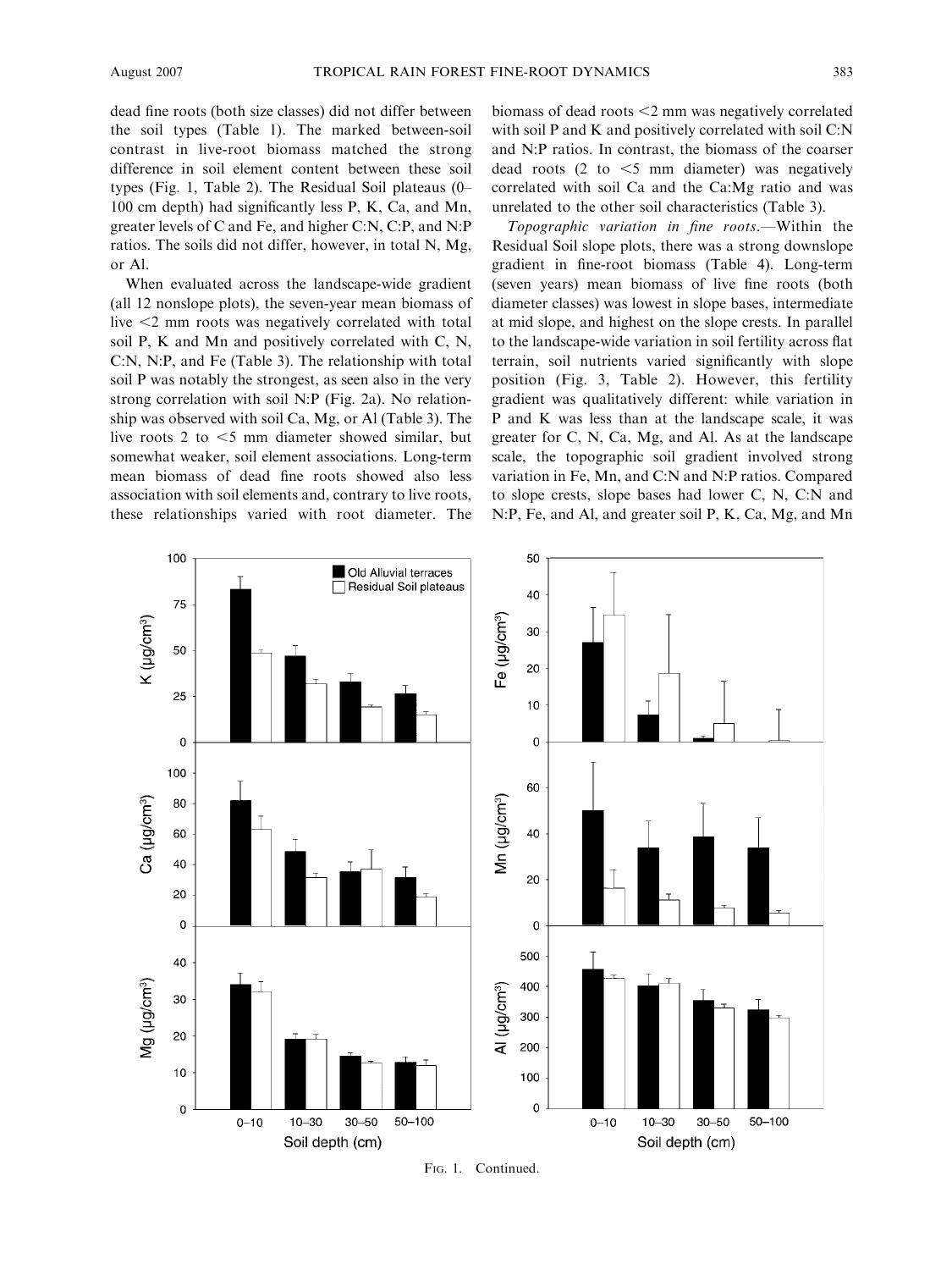TABLE 2. Depth-specific variation in nutrient stocks and stoichiometry across the two edaphic gradients: landscape-wide and topographic.

|         |                         |       |                  |                  | Landscape gradient factor |                 |                             | Topographic gradient factor |                   |       |                  |                |                                  |
|---------|-------------------------|-------|------------------|------------------|---------------------------|-----------------|-----------------------------|-----------------------------|-------------------|-------|------------------|----------------|----------------------------------|
|         |                         |       | Soil type        |                  | Depth                     |                 | Soil type<br>$\times$ depth |                             | Slope<br>position |       | Depth            |                | Slope position<br>$\times$ depth |
| Element | Units                   | F     | $\boldsymbol{P}$ | $\boldsymbol{F}$ | $\boldsymbol{P}$          | $\overline{F}$  | P                           | F                           | $\boldsymbol{P}$  | F     | $\boldsymbol{P}$ | $\overline{F}$ | $\boldsymbol{P}$                 |
| C       | mg/cm <sup>3</sup>      | 18.08 | 0.0001           | 73.35            | < 0.0001                  | L <sub>49</sub> | 0.2308                      | 15.46                       | < 0.0001          | 70.45 | < 0.0001         | 0.47           | 0.8293                           |
| N       | mg/cm <sup>3</sup>      | 2.43  | 0.1268           | 107.66           | < 0.0001                  | 0.58            | 0.6302                      | 10.85                       | 0.0001            | 80.57 | < 0.0001         | 0.56           | 0.7632                           |
| P       | mg/cm <sup>3</sup>      | 79.32 | < 0.0001         | 0.10             | 0.9586                    | 0.55            | 0.6542                      | 5.08                        | 0.0092            | 0.89  | 0.4539           | 0.03           | 0.9999                           |
| K       | $\mu$ g/cm <sup>3</sup> | 40.29 | < 0.0001         | 46.83            | < 0.0001                  | 3.34            | 0.0286                      | 4.18                        | 0.0200            | 81.55 | < 0.0001         | 0.55           | 0.7650                           |
| Ca      | $\mu$ g/cm <sup>3</sup> | 5.15  | 0.0287           | 14.19            | < 0.0001                  | 0.45            | 0.7209                      | 30.72                       | < 0.0001          | 27.84 | < 0.0001         | 0.24           | 0.9615                           |
| Mg      | $\mu$ g/cm <sup>3</sup> | 0.71  | 0.4041           | 50.34            | < 0.0001                  | 0.10            | 0.9577                      | 12.72                       | < 0.0001          | 37.31 | < 0.0001         | 0.55           | 0.7685                           |
| Fe      | $\mu$ g/cm <sup>3</sup> | 14.22 | 0.0005           | 30.88            | < 0.0001                  | 1.52            | 0.2245                      | 17.80                       | < 0.0001          | 43.01 | < 0.0001         | 1.00           | 0.4322                           |
| Mn      | $\mu$ g/cm <sup>3</sup> | 10.43 | 0.0025           | 1.05             | 0.3816                    | 0.16            | 0.9212                      | 28.18                       | < 0.0001          | 1.65  | 0.1885           | 0.27           | 0.9506                           |
| Al      | $\mu$ g/cm <sup>3</sup> | 0.69  | 0.4104           | 7.30             | 0.0005                    | 0.17            | 0.9186                      | 20.25                       | < 0.0001          | 11.42 | < 0.0001         | 0.42           | 0.8598                           |
| C: N    | ratio                   | 56.65 | < 0.0001         | 1.85             | 0.1529                    | 0.98            | 0.4102                      | 26.38                       | < 0.0001          | 4.54  | 0.0062           | 0.89           | 0.5102                           |
| N:P     | ratio                   | 64.05 | < 0.0001         | 30.39            | < 0.0001                  | 4.01            | 0.0138                      | 8.39                        | 0.0006            | 20.78 | < 0.0001         | 0.26           | 0.9530                           |
| C: P    | ratio                   | 73.87 | < 0.0001         | 29.11            | < 0.0001                  | 4.08            | 0.0128                      | 10.48                       | 0.0001            | 20.71 | < 0.0001         | 0.27           | 0.9490                           |

Notes: The effects of depth (0–10 cm, 10–30 cm, 30–50 cm, 50–100 cm) and soil type (Old Alluvial terraces, Residual Soil plateaus) or slope position (crest, mid slope, base) on nutrient stocks (Figs. 1 and 3) were analyzed by two-way ANOVAs. For all landscape gradient analyses df = 1, 10, and for all topography gradient analyses df = 2, 15.

(Fig. 3). Fine-root biomass closely paralleled these fertility changes across slope positions. In contrast to patterns at the landscape scale, however, the associations between elements and root biomass differed between live and dead roots and between root diameter classes (Table 3). The biomass of live roots  $\leq$  mm diameter (Fig. 2b) was significantly negatively correlated with soil Ca, Mg, and Mn, and positively correlated with C, N, C:N, Fe, and Al, but was not associated with levels of soil P and K. For coarser live roots  $(2 \text{ to } < 5)$ 

TABLE 3. Pearson's correlation coefficients (r) between soil chemical variables and four fine-root biomass classes at 0–50 cm soil depth for two edaphic gradients across old-growth forest landscape at La Selva, Costa Rica.

|                     |          |                   | Live fine roots        |                  |                   | Dead fine roots  |                        |                  |  |
|---------------------|----------|-------------------|------------------------|------------------|-------------------|------------------|------------------------|------------------|--|
| Element mass        |          | $<$ 2 mm diameter | 2 to $<$ 5 mm diameter |                  | $<$ 2 mm diameter |                  | 2 to $<$ 5 mm diameter |                  |  |
| or ratio            | r        | $\boldsymbol{P}$  | r                      | $\boldsymbol{P}$ | r                 | $\boldsymbol{P}$ | r                      | $\boldsymbol{P}$ |  |
| Landscape gradient  |          |                   |                        |                  |                   |                  |                        |                  |  |
| $\mathbf C$         | 0.762    | 0.0390            | 0.716                  | 0.0088           | 0.441             | 0.1516           | 0.339                  | 0.2809           |  |
| N                   | 0.659    | 0.0197            | 0.630                  | 0.0283           | 0.239             | 0.4545           | 0.403                  | 0.1941           |  |
| $\mathbf{P}$        | $-0.899$ | 0.0001            | $-0.848$               | 0.0005           | $-0.690$          | 0.0129           | $-0.428$               | 0.1648           |  |
| $\bf K$             | $-0.749$ | 0.0051            | $-0.647$               | 0.0229           | $-0.616$          | 0.0330           | $-0.407$               | 0.1889           |  |
| Ca                  | $-0.521$ | 0.0822            | $-0.565$               | 0.0588           | $-0.224$          | 0.4847           | $-0.621$               | 0.0313           |  |
| Mg                  | 0.052    | 0.8726            | $-0.046$               | 0.8874           | $-0.224$          | 0.4840           | 0.156                  | 0.6289           |  |
| Fe                  | 0.659    | 0.0198            | 0.637                  | 0.0260           | 0.229             | 0.4748           | 0.551                  | 0.0631           |  |
| Mn                  | $-0.700$ | 0.0113            | $-0.594$               | 0.0418           | $-0.447$          | 0.1449           | $-0.502$               | 0.0967           |  |
| A <sub>1</sub>      | 0.368    | 0.2396            | 0.273                  | 0.3903           | $-0.018$          | 0.9566           | 0.524                  | 0.0804           |  |
| $C:$ N ratio        | 0.749    | 0.0050            | 0.683                  | 0.0144           | 0.619             | 0.0317           | 0.214                  | 0.5041           |  |
| N:P ratio           | 0.947    | 0.0000            | 0.889                  | 0.0001           | 0.756             | 0.0044           | 0.368                  | 0.2390           |  |
| $C$ :P ratio        | 0.939    | < 0.0001          | 0.880                  | 0.0002           | 0.760             | 0.0041           | 0.332                  | 0.2918           |  |
| Ca:Mg ratio         | $-0.557$ | 0.0599            | $-0.545$               | 0.0670           | $-0.136$          | 0.6739           | $-0.750$               | 0.0049           |  |
| Topography gradient |          |                   |                        |                  |                   |                  |                        |                  |  |
| С                   | 0.606    | 0.0077            | 0.502                  | 0.0339           | 0.598             | 0.0087           | 0.513                  | 0.0293           |  |
| N                   | 0.535    | 0.0221            | 0.409                  | 0.0919           | 0.562             | 0.0151           | 0.441                  | 0.0672           |  |
| $\mathbf{P}$        | $-0.400$ | 0.0998            | $-0.493$               | 0.0377           | $-0.602$          | 0.0082           | $-0.208$               | 0.4082           |  |
| K                   | $-0.233$ | 0.3530            | $-0.382$               | 0.1178           | $-0.197$          | 0.4342           | $-0.366$               | 0.1358           |  |
| Ca                  | $-0.588$ | 0.0102            | $-0.491$               | 0.0386           | $-0.324$          | 0.1903           | $-0.481$               | 0.0434           |  |
| Mg                  | $-0.576$ | 0.0124            | $-0.405$               | 0.0958           | $-0.287$          | 0.2474           | $-0.530$               | 0.0236           |  |
| Fe                  | 0.664    | 0.0027            | 0.561                  | 0.0154           | 0.508             | 0.0315           | 0.493                  | 0.0376           |  |
| Mn                  | $-0.561$ | 0.0155            | $-0.681$               | 0.0019           | $-0.496$          | 0.0362           | $-0.570$               | 0.0136           |  |
| Al                  | 0.740    | 0.0004            | 0.597                  | 0.0089           | 0.515             | 0.0287           | 0.461                  | 0.0542           |  |
| $C:N$ ratio         | 0.688    | 0.0016            | 0.718                  | 0.0008           | 0.604             | 0.0080           | 0.650                  | 0.0035           |  |
| $N$ :P ratio        | 0.472    | 0.0478            | 0.422                  | 0.0810           | 0.570             | 0.0136           | 0.232                  | 0.3534           |  |
| $C$ :P ratio        | 0.509    | 0.0311            | 0.459                  | 0.0552           | 0.583             | 0.0111           | 0.269                  | 0.2803           |  |
| Ca:Mg ratio         | $-0.509$ | 0.0311            | $-0.535$               | 0.0222           | $-0.395$          | 0.1044           | $-0.390$               | 0.1098           |  |

Notes:  $N = 12$  plots (landscape gradient) and 18 plot  $\times$  slope position combinations (topographic gradient). Measurement units for C, N, and P are Mg/ha; for the rest of the elements units are kg/ha. Values of  $P < 0.05$  are considered significant.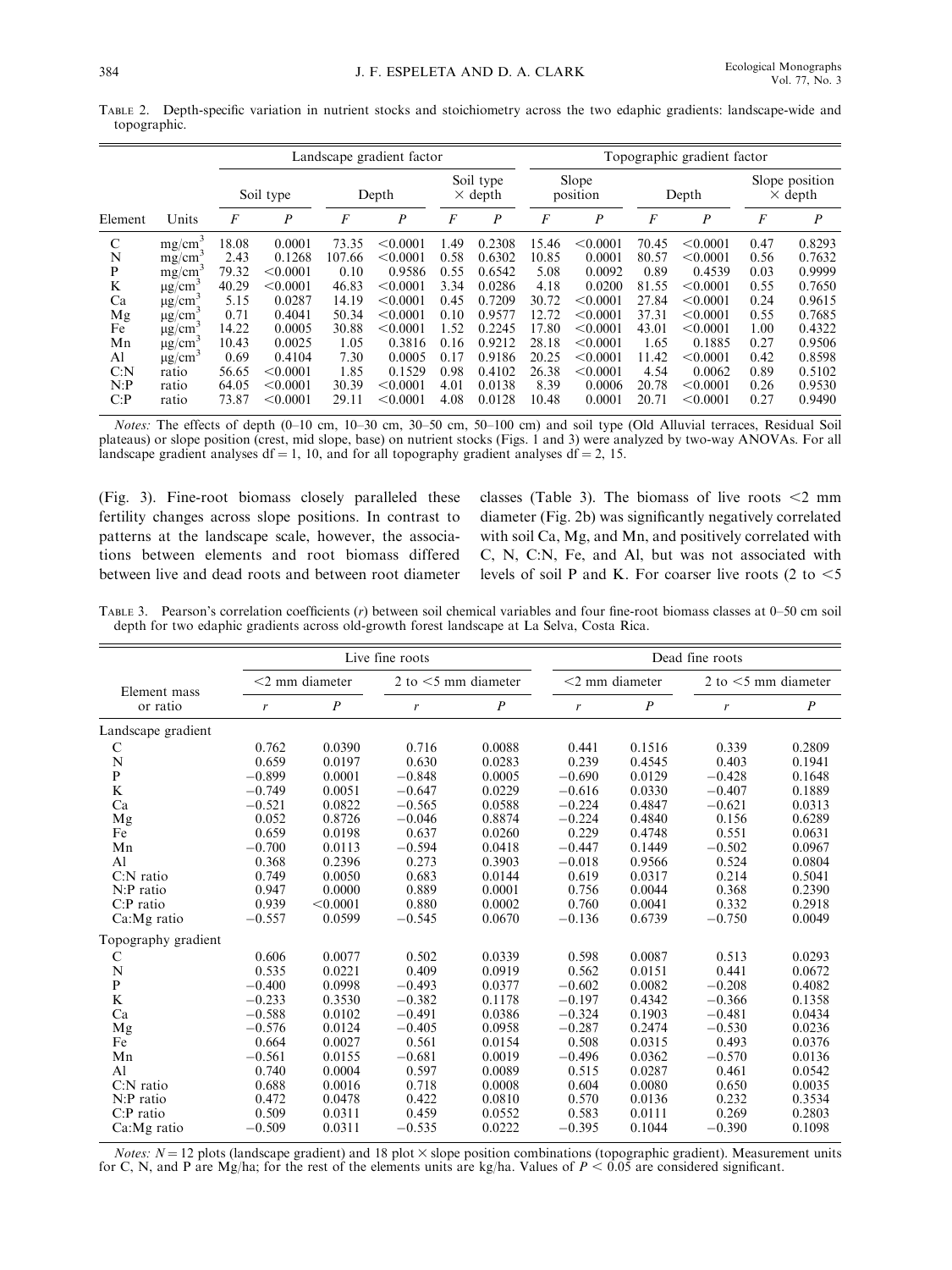

FIG. 2. Relationship between stocks of live fine roots <2 mm diameter and soil chemical characteristics (total N, total P, and ratios of C:N and N:P) at 0–50 cm depth, across contrasting edaphic gradients at La Selva. Data correspond to: (a) a landscapewide gradient across six Old Alluvial terrace plots (solid circles) and six Residual Soil plateau plots (open circles); and (b) a topographic gradient across three slope positions: slope crest (open triangles), mid slope (gray triangles), and slope base (solid triangles) in the six Residual Soil slope plots. The arrow denotes a plot (A2) in the landscape-wide gradient that shows intermediate soil type characteristics.

mm diameter), mean biomass was negatively correlated with soil P, but the strongest relationship was with C:N  $(r=0.72, P < 0.008)$ . The biomass of dead  $<$ 2 mm roots was negatively correlated with total soil P and Mn, and positively correlated with soil C, N, C:N, and N:P, Fe, and Al. Very different patterns were observed with the stocks of larger dead fine roots (2 to  $\leq$ 5 mm), which were negatively correlated with soil Ca, Mg, and Mn, and positively correlated only with soil C:N ratio.

Spatial variation in soil moisture.—Paralleling the landscape differences in soil element concentrations, soil water content differed between soil types across the study period (Fig. 4). The topsoil (5 and 20 cm depth) water content was lower in Residual Soil plateaus than in Old Alluvial terraces, especially through the first years of the record (Fig. 4a) and during periods of low rainfall (Fig. 4b); these differences disappeared at deeper soil layers (e.g., 40 cm, Fig. 4a).

#### Temporal variation in fine-root biomass

Over the seven-year study period the standing stocks of live and dead fine roots showed notable, complex changes through time (Figs. 5 and 6). Temporal effects were significant across both edaphic gradients and for all fine-root classes (Table 5A, B). There were large multiyear trends as well as substantial shorter term variation in fine-root biomass. The overall temporal change (25 dates) was much larger than the spatial variation seen at any time across the edaphic gradients.

The dynamics in fine-root stocks differed between the soil types and among slope positions, between soil depths, and among fine-root classes.

Live roots, diameter  $\leq 2$  mm.—The remarkable temporal variation in these smaller roots is shown by calculating the difference between maximum and minimum standing stocks within sites (Table 6). Over the total seven-year study period, the within-site biomass range averaged 2.5 Mg/ha for the twelve plots of the landscape gradient and 4.5 Mg/ha for the 18 plot  $\times$  slope position combinations of the topographic gradient. These through-time ranges were much larger than the corresponding across-site ranges on each gradient. Within-year (between-semester) variation contributed substantially to the overall temporal variation. Both among- and within-year biomass ranges were greater for the topographic gradient than for the landscape-wide gradient.

Through the first five years, stocks of live  $\leq 2$  mm roots in both types of Residual Soil plots showed a remarkable progressive decline to only 28% of initial levels, followed by a partial recovery (returning to 60% of initial levels) during the following two years (Residual Soil plateau plots, Fig. 5). In the more fertile Old Alluvial terrace plots, the biomass of live  $\leq$  2 mm roots showed similar long-term changes, but not as pronounced (a multiple-year decrease to 43% of initial levels, followed by recuperation of 67% of the initial biomass; Fig. 5).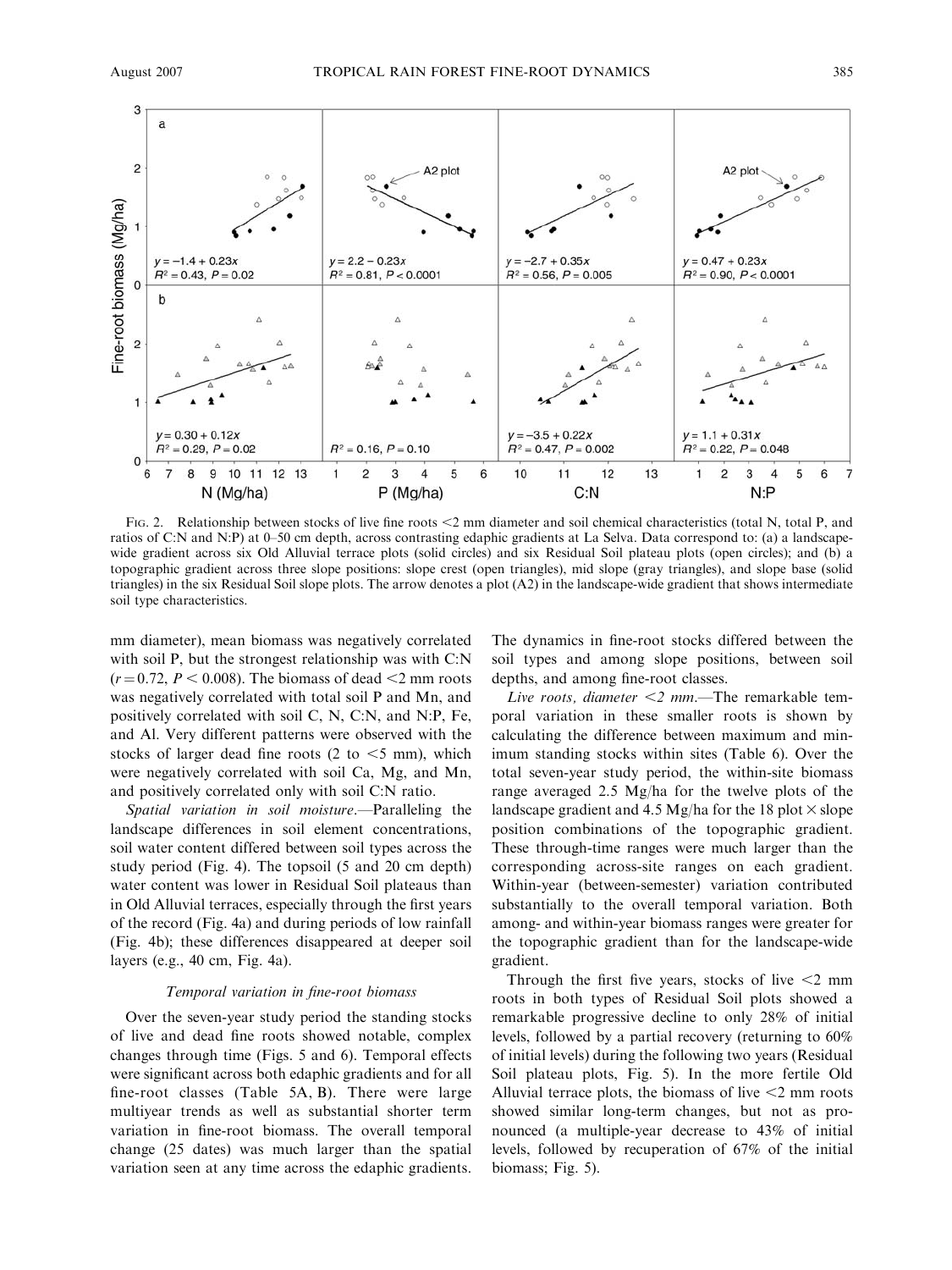|                                                | Biomass of fine roots $\leq$ 2 mm diameter (Mg/ha) |                                          |                                          |                             |                       |                            |  |  |  |
|------------------------------------------------|----------------------------------------------------|------------------------------------------|------------------------------------------|-----------------------------|-----------------------|----------------------------|--|--|--|
| Root class                                     | Slope crest                                        | Mid slope                                | Slope base                               |                             | df                    |                            |  |  |  |
| Topographic gradient,<br>residual soil 0–50 cm |                                                    |                                          |                                          |                             |                       |                            |  |  |  |
| Live roots<br>Dead roots<br>Dead : live        | 1.83(0.15)a<br>0.24(0.02)a<br>$0.14(0.01)$ NS      | 1.55(0.06)a<br>0.19(0.02)a<br>0.12(0.01) | 1.13(0.09)b<br>0.17(0.02)b<br>0.14(0.01) | 10.3223<br>4.1920<br>1.4380 | 2.15<br>2.15<br>2, 15 | 0.0015<br>0.0358<br>0.2683 |  |  |  |

TABLE 4. Mean (with SE in parentheses) fine-root biomass (Mg/ha; 0–50 cm depth) for four fine-root classes and the necromass proportion (dead : live ratio) across topographic edaphic gradients in the old-growth forest at La Selva Biological Station, Costa Rica.

Notes: Data are seven-year means (entire cores, 25 sampling dates) over the period October 1997–April 2004.  $N = 6$  plots per slope position. Differences were analyzed by one-way ANOVA. Means were compared across the topographic positions by a post hoc Tukey hsd multiple comparisons test. Different letters indicate significant differences at  $P < 0.05$ .

Across both gradients, the stocks of  $\leq$ 2 mm live roots varied significantly at two temporal scales (Table 5A, B): among years and between semesters, with a general trend of higher biomass in the July–December semester of each year (usually higher rainfall) than in the following January–June. On the landscape gradient there were also significant interactions between spatial and temporal effects (Table 5A) and the among-year and between-semester pattern was strongest in the Residual Soil plateaus (Table 5A). In contrast, on the topographic gradient we did not observe any interaction of space and any of the two temporal scales (among years and between semesters; Table 5B).

Live roots, 2 to  $<$ 5 mm diameter.—The stocks of these larger fine roots varied substantially, but more erratically, through the study period (Figs. 5 and 6), with the



FIG. 3. Soil element stocks (total stocks) and mass-based nutrient ratios to 1 m depth along the topographic gradient at La Selva. Data are means (+SE) of six Residual Soil slope plots per slope position (slope crest, open bars; mid slope, gray bars; slope base, solid bars). The effects of slope position and depth on nutrient stocks were analyzed by two-way ANOVA (see Table 2).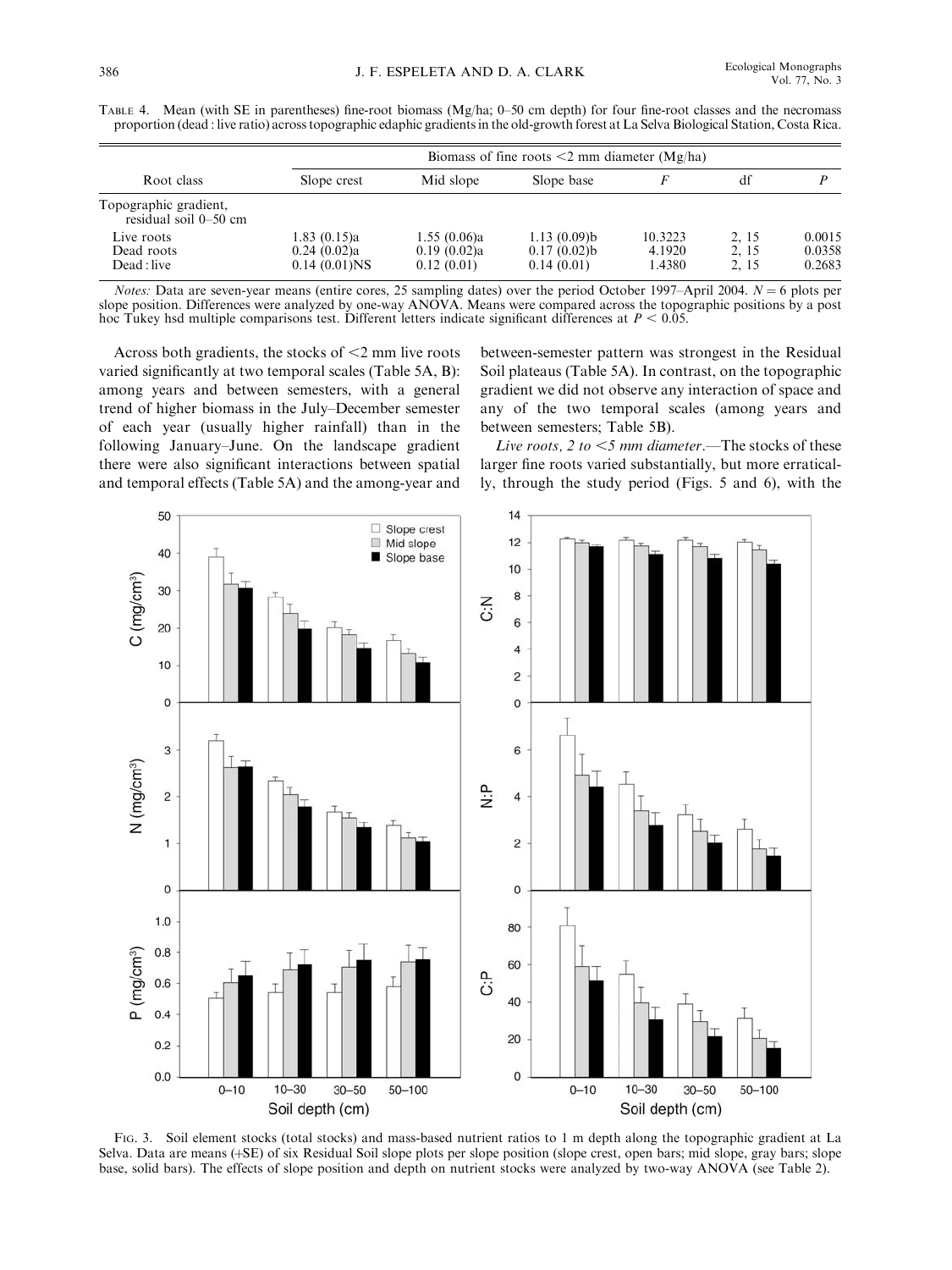| Biomass of fine roots 2 to $\leq$ 5 mm (Mg/ha) |                                              |                                          |                            |                        |                            |  |  |  |
|------------------------------------------------|----------------------------------------------|------------------------------------------|----------------------------|------------------------|----------------------------|--|--|--|
| Slope crest                                    | Mid slope                                    | Slope base                               |                            | df                     |                            |  |  |  |
| 1.31(0.10)a<br>0.26(0.04)a<br>$0.15(0.02)$ NS  | $1.15(0.18)$ ab<br>0.24(0.04)a<br>0.22(0.03) | 0.76(0.09)c<br>0.12(0.02)b<br>0.20(0.03) | 6.5430<br>4.7520<br>1.4499 | 2.15<br>2, 15<br>2, 15 | 0.0091<br>0.0252<br>0.2657 |  |  |  |

TABLE 4. Extended.

topographic gradient showing greater temporal variation. The maximum biomass over the seven years (mean of six plots per soil type) was 4.8 times the observed minimum on the Residual Soil plateaus, while the corresponding ratio was 3.6 on the Old Alluvial terraces. On the Residual Soil slopes these ratios were much larger: 10.1 (slope crests), 10.2 (mid slopes), and 11.9 (slope bases). The live biomass of these larger roots varied significantly among years on both gradients and by semester across the landscape gradient; neither gradient showed a space  $\times$  time interaction (Table 5A, B).

The temporal changes in these larger roots varied edaphically. In the Residual Soil plots, live biomass of this root class generally paralleled the trends shown by  $\leq$  2 mm roots. A long-term decline from 1997 to early 2002 was followed by a two-year partial recovery (Residual Soil plateau plots, Fig. 5; Residual Soil slope plots, Appendix D). At times, however, the two Residual Soil plot types (plateau, slope) differed markedly in the dynamics and stocks of these 2 to  $\leq$ 5 mm roots. Although during the 1997–1998 mega-Niño (from October 1997 to mid-1998) in both plot types the live



FIG. 3. Continued.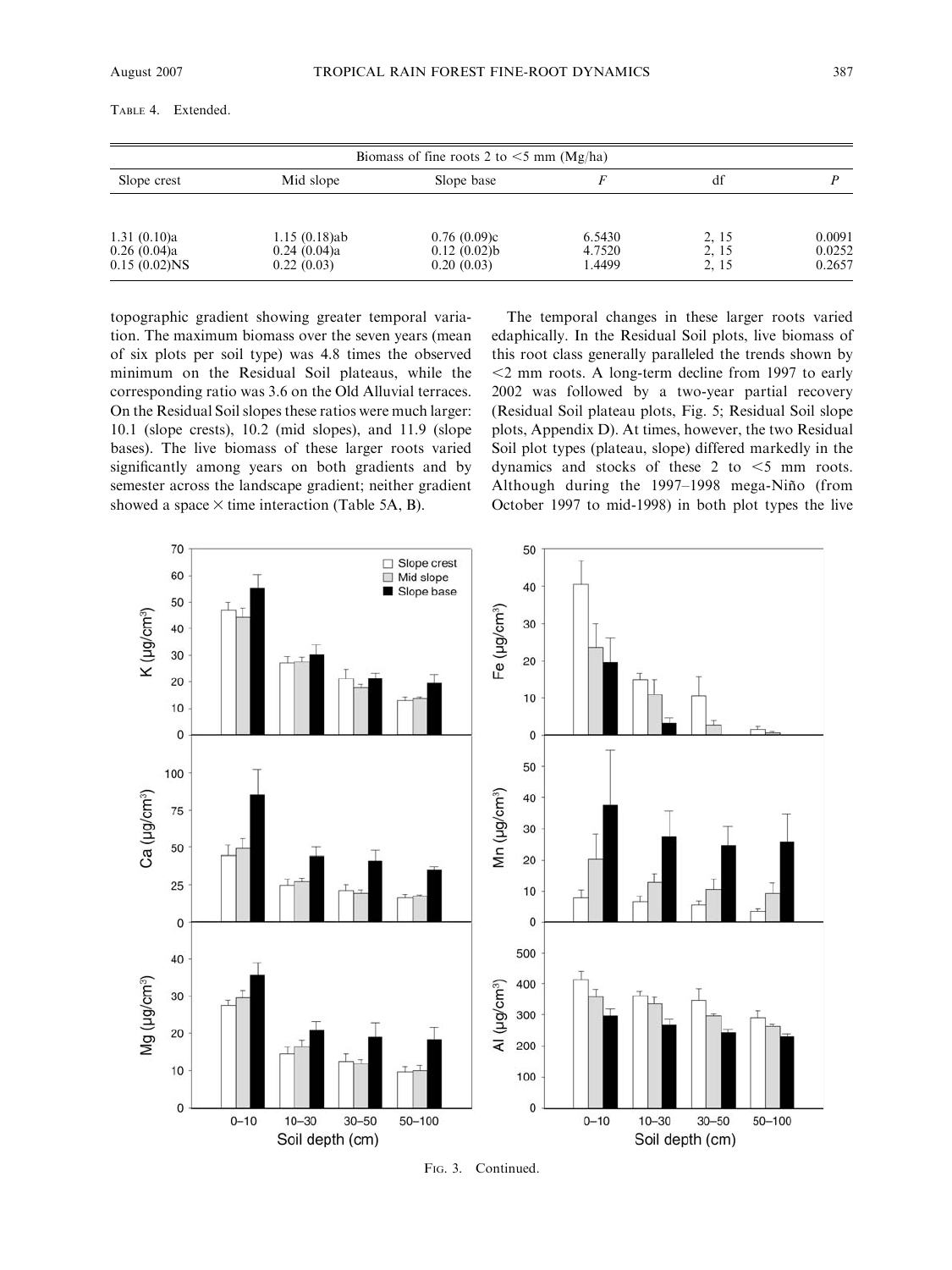

FIG. 4. Relationship between soil moisture and climatic variables (1997–2005) and fine-root stocks across the landscape gradient. (a) Mean volumetric soil moisture content (SWC) at five soil depths (from Schwendenmann and Veldkamp [2006]; bars are pooled SE). (b) Monthly rainfall and (c) daily maximum, mean, and minimum air temperatures at La Selva Biological Station (OTS, *unpublished data*). (d) Live fine-root biomass (mean  $\pm$  SE) for roots of <2 mm diameter and depth of 0–50 cm) in six Residual Soil plateau plots (open circles) and six Old Alluvial terrace plots (solid circles). The open and gray backgrounds indicate the first (January–June, drier) and second (July–December, wetter) semesters, respectively.

biomass first declined by  $\sim 50\%$  and then sharply increased, with the recovery occurring months later on the plateaus than on the slopes. Further, during much of 2003 the plateaus maintained notably greater live biomass than did the slopes. In the Old Alluvial terrace plots, the live biomass of these roots had a different temporal pattern (Fig. 5); erratic variation over the first three years, then a decline to a nearly constant level through the last 2.5 years.

Dead fine roots.—The temporal dynamics of dead fineroot biomass contrasted strongly with those for live roots. In all edaphic conditions, stocks of  $\leq$ 2 mm dead roots remained relatively constant and low through

much of the seven-year period, but with two- to threefold peaks in 1998 and 2000 (Figs. 5 and 6). There was significant interannual variation on both gradients (Table 5A, B). The landscape gradient also showed significant semester-scale variation (Table 5A), dominated by the large peak in necromass of  $\leq$ 2 mm roots in the first semester (January–June) of 1998, a period of lower than average rainfall and soil water content (Fig. 4a, b). Contrary to the live roots, the stocks of dead  $\leq$  mm roots showed no space  $\times$  time interactions (Table 5A, B).

The biomass of dead roots 2 to  $<$  5 mm, although of similar magnitude to that of the dead  $\leq$  2 mm roots, varied more in time (Figs. 5 and 6). A very large peak in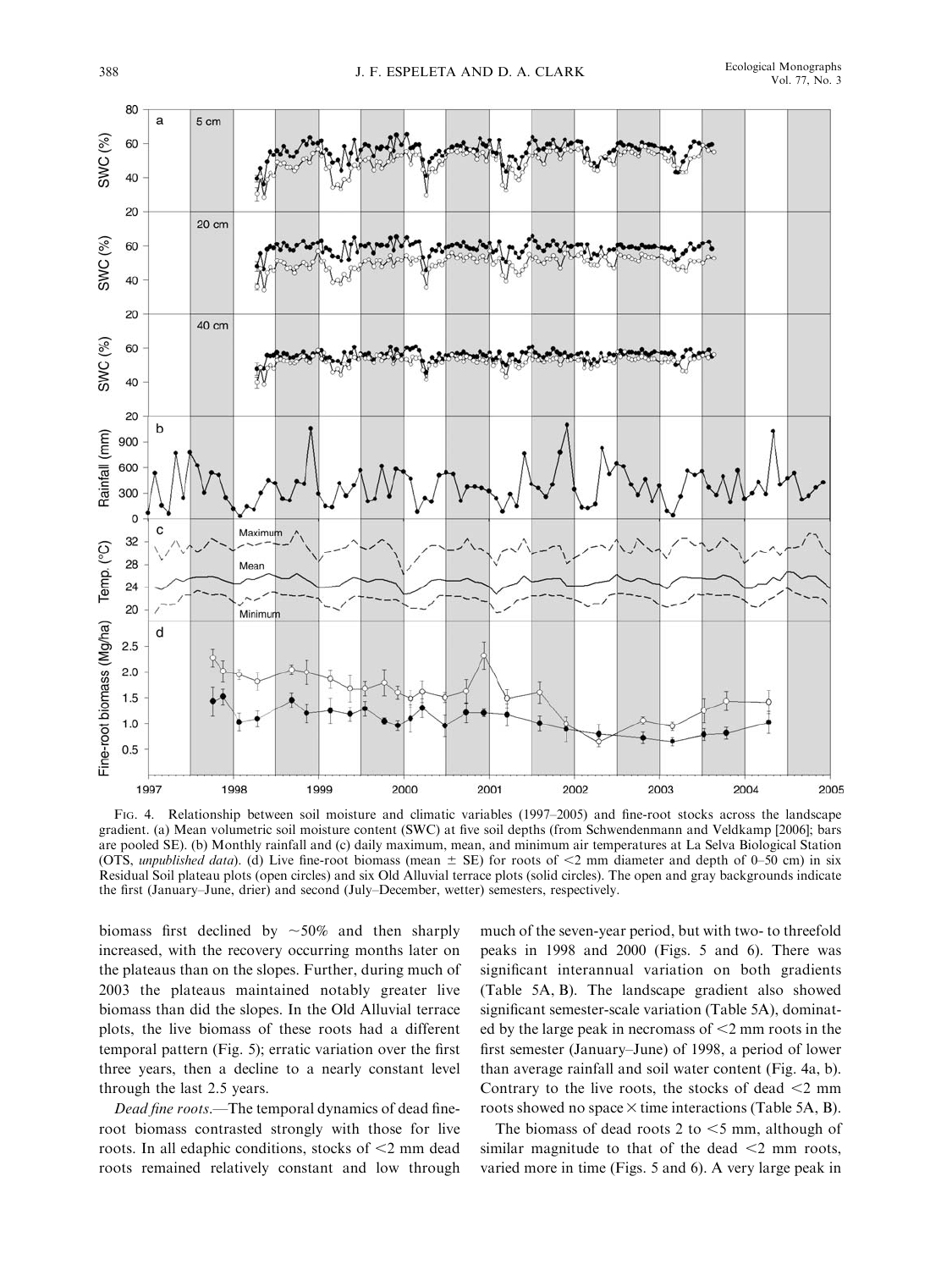

FIG. 5. Long-term temporal variation in fine-root biomass across the old-growth landscape at La Selva. Data are the mean (þSE) of six plots per soil type (Old Alluvial terraces and Residual Soil plateaus) at each of 25 sampling dates.

early 1998 (the mega-Niño drier season) was followed by lesser peaks in different years in certain plot types (2000/2001, Old Alluvial terraces; 2002, Residual Soil slope plots). On the slopes, the temporal dynamics of these larger dead roots differed among slope positions (Fig. 6). In early 1998 there was a very large biomass peak at slope crests, a lower peak at mid slope, and no appreciable increase at slope bases. The 2002 biomass peak was only on the slope crests.

#### Temporal variation in soil moisture and climate

Similar to the  $\leq$ 2-mm live root biomass (Fig. 5), the differences in soil water content between the two soil types (Fig. 4a) strongly varied in time. We also observed a concomitant multiyear convergence in topsoil water content by 2002 (Fig. 4a, d).

Temporal patterns of fine-root biomass were explained by soil moisture content across the landscapewide gradient (Fig. 7b;  $r = -0.74$ ,  $P < 0.0001$ ). Semesterbased mean fine-root biomass (live and dead) was strongly and negatively related to percentage soil moisture of the preceding semester, but weaker correlations were observed with simultaneous soil moisture data (Table 7; see Appendix E for a complete table showing the Pearson correlation coefficient matrix). Soil moisture vs. fine-root biomass relationships were only

observed in Residual plateaus, but not in Old Alluvial terraces (Fig. 7a, b) which spanned narrow ranges of soil moisture at different soil depths. Additionally, climate variables (rainfall and daily maximum, minimum, and mean air temperature) were poorly correlated with fineroot biomass, except from maximum air temperatures  $(T_{\text{max}})$  that showed some positive correlation ( $r = 0.58$ , P  $(0.029)$  with the biomass of coarser ( $(5 \text{ mm diameter})$ ) dead roots in the same semester (Table 7).

#### Fine-root biomass patterns with soil depth

Stocks of fine roots strongly decreased with soil depth. The split-depth samples (0–20 cm and 20–50 cm; Fig. 8) showed greater biomass and greater spatiotemporal variation of live and dead fine roots at the surface. The between-soil difference in fine-root biomass was restricted to the topsoil (0–20 cm depth; Table 1). Higher resolution (10 cm interval) depth sampling (one plot/soil type; Fig. 9) also showed this pattern; only in the top 20 cm did the Residual Soil plateau plot show greater live fine-root biomass than the Old Alluvial terrace plot. For both root diameter classes, live biomass declined faster with depth in the Residual Soil plots (10 cm profiles, Fig. 9; split-depth samples, Table 1 and Fig. 8). The Residual Soil plateau plots usually showed substantially more dead-root biomass in the top 20 cm than the Old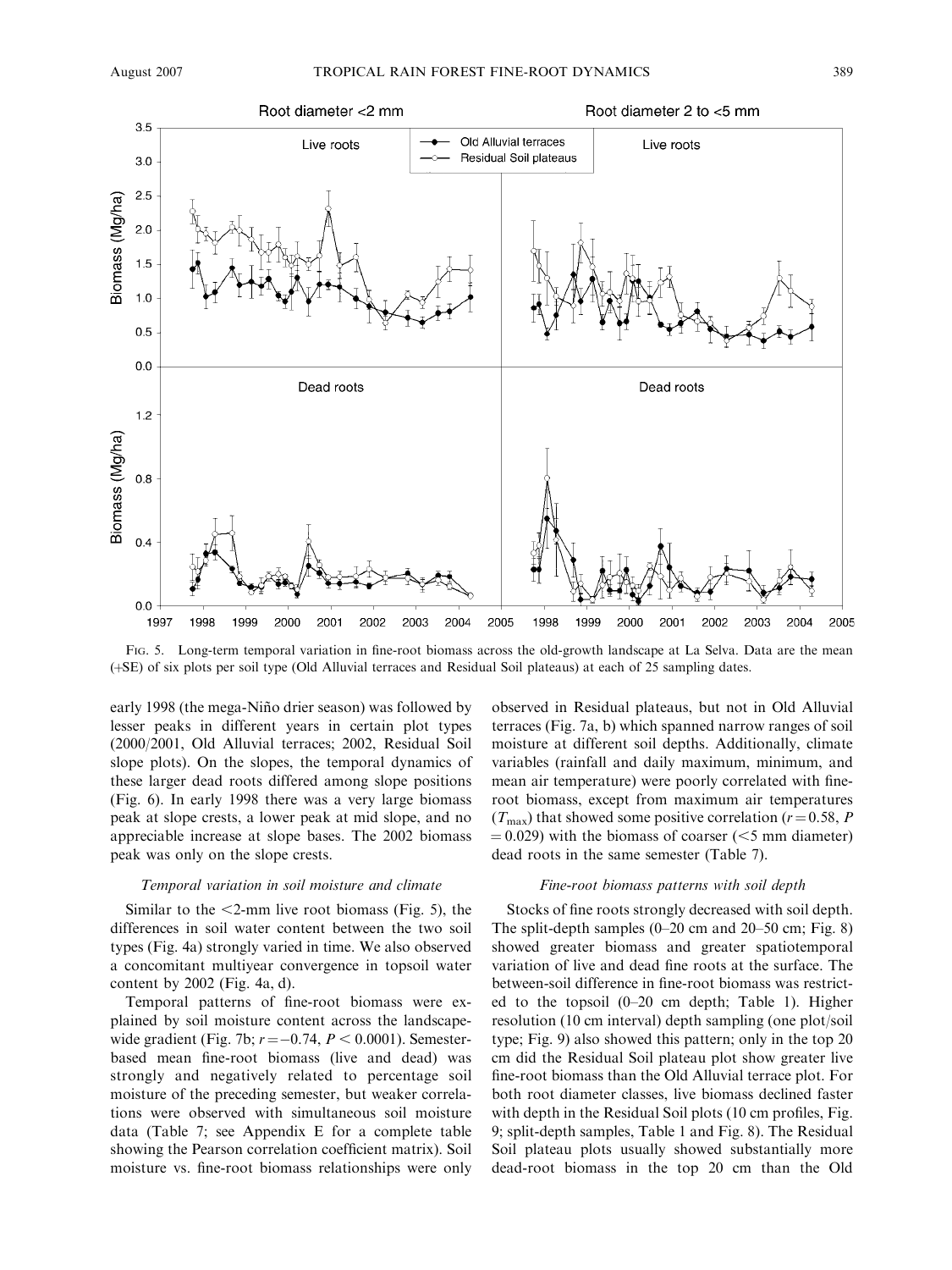

FIG. 6. Long-term temporal variation in fine-root biomass, live and dead, across the topographic gradient in Residual Soil slope plots at La Selva. Data are the means  $(\pm SE)$  of six plots per slope position level (slope crest, mid slope, slope base) at each of 25 sampling dates between 1997 and 2005.

Alluvial terrace plots, but a notable reversal occurred in late 2003 (Fig. 8).

Soil moisture and elements also varied with soil depth. The Residual Soil plateaus showed lower soil water content than the Old Alluvial terraces to 5 and 20 cm depth, but not in the deeper soil layers (Fig. 4a). In both soil types, the temporal variation in soil water content was greatest close to the soil surface  $(0-10 \text{ cm depth})$ , and progressively decreased with depth (Fig. 4a). Nearly all measured elements (C, N, K, Ca, Mg, Fe, Al) decreased markedly with soil depth; the notable exceptions were P and Mn, which showed no significant change over the top meter of soil (Table 2). Soil K stocks and C:P and N:P ratios showed significant soil type  $\times$ depth interactions (Table 2) on the landscape-wide gradient; the between-soil differences in these factors were larger closer to the surface (Fig. 1).

#### Sampling methods and power to detect patterns

Comparison of root-biomass data from the 0–50 cm cores and the independent split cores (0–20 and 20–50 cm depth classes) revealed high consistency between the two sampling methods (Fig. 10). This demonstrates the reliability of the fine-root biomass data and validates the observed spatial and temporal patterns.

Power analysis (Fig. 11) on the biomass data for live  $<$ 2 mm roots showed that many sequential samples would be needed to resolve the spatial patterns we detected. For comparing soil types, the required least significant number (LSN) of sampling dates was 9, and the optimal number, N, (for statistical power  $>0.9$ ) was 18 (Fig. 11a); for comparing slope positions, the LSN exceeded 6 and N was 10 sampling dates (Fig. 11b).

### Shifting biomass allocation to fine roots

Relative allocation of biomass to fine roots (the ratio between  $\leq$  mm live root biomass and estimated aboveground biomass) varied both in space and time (Table 8, Fig. 12). As seen earlier (cf. Fig. 5), live fineroot biomass was initially greater on the Residual Soils but gradually declined, approaching that of the Old Alluvial terraces late in the record, and then partially recovering in the last years. Over the seven years, estimated aboveground biomass was marginally significantly greater on the Old Alluvial terraces than on the Residual Soil plateaus (Fig. 12a). The net result of these trends was initially higher relative biomass allocation to fine roots on the Residual Soil plateaus than on the Old Alluvial terraces, followed by long-term convergence between soil types, and then a partial recuperation of the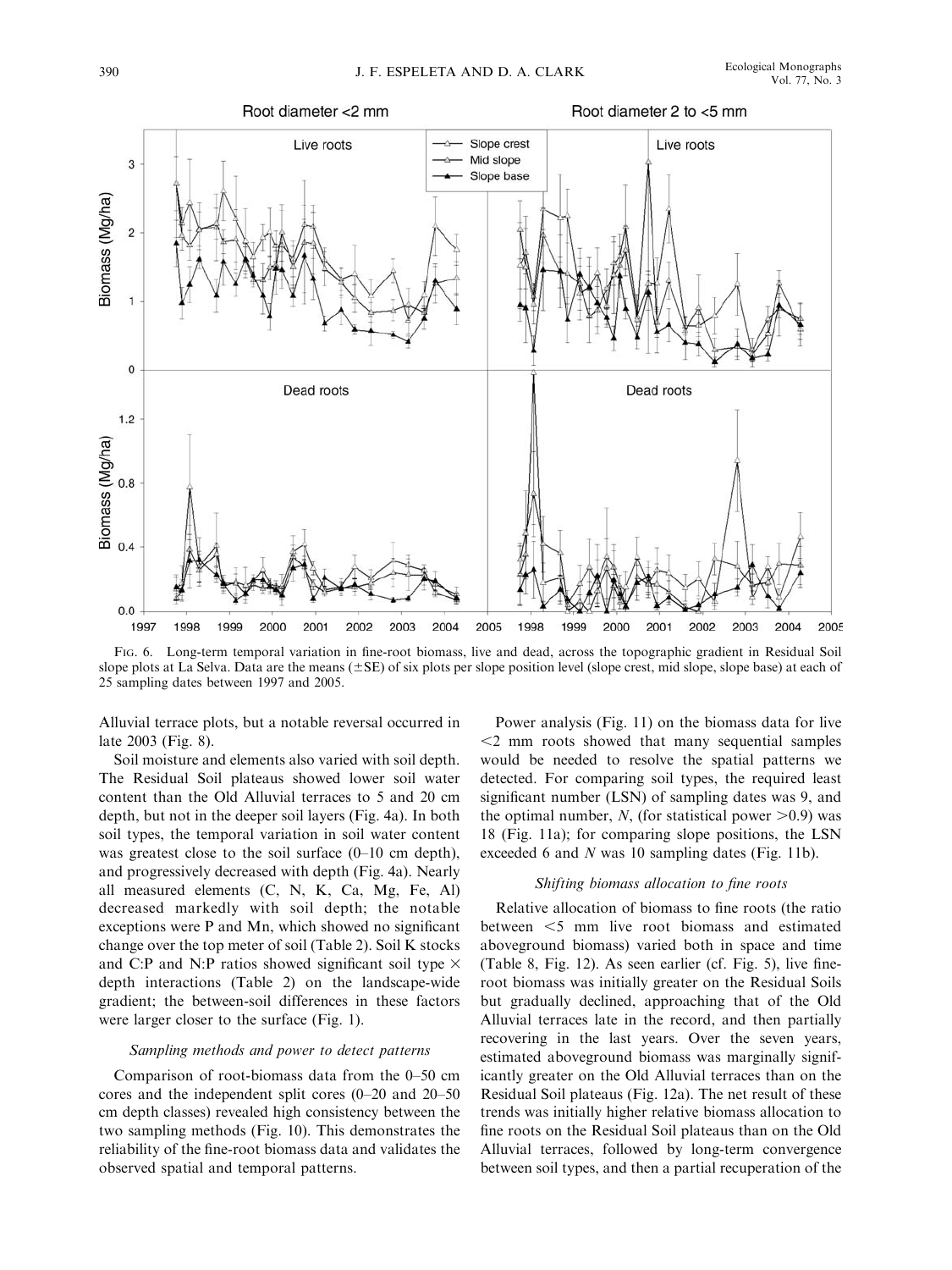TABLE 5. Repeated-measures split-plot ANOVA of spatial and temporal effects on fine-root biomass (0–50 cm depth) in the La Selva, Costa Rica, old-growth forest.

|                                                                                                                                                                                                                                                     |                                                                            |                                                                 | Live roots                                                                     |                                                                |                                                                                |                                                               | Dead roots                                                                       |                                                               |                                                                                |  |
|-----------------------------------------------------------------------------------------------------------------------------------------------------------------------------------------------------------------------------------------------------|----------------------------------------------------------------------------|-----------------------------------------------------------------|--------------------------------------------------------------------------------|----------------------------------------------------------------|--------------------------------------------------------------------------------|---------------------------------------------------------------|----------------------------------------------------------------------------------|---------------------------------------------------------------|--------------------------------------------------------------------------------|--|
|                                                                                                                                                                                                                                                     |                                                                            |                                                                 | Diameter 2<br>Diameter<br>$<$ 2 mm<br>to $<$ 5 mm                              |                                                                |                                                                                | Diameter<br>$<$ 2 mm                                          |                                                                                  | Diameter 2<br>to $<$ 5 mm                                     |                                                                                |  |
| Source                                                                                                                                                                                                                                              | df                                                                         | $\overline{F}$                                                  | $\boldsymbol{P}$                                                               | $\overline{F}$                                                 | $\boldsymbol{P}$                                                               | $\overline{F}$                                                | $\boldsymbol{P}$                                                                 | $\overline{F}$                                                | $\boldsymbol{P}$                                                               |  |
| A) Landscape-wide comparison                                                                                                                                                                                                                        |                                                                            |                                                                 |                                                                                |                                                                |                                                                                |                                                               |                                                                                  |                                                               |                                                                                |  |
| Between subjects                                                                                                                                                                                                                                    |                                                                            |                                                                 |                                                                                |                                                                |                                                                                |                                                               |                                                                                  |                                                               |                                                                                |  |
| Soil type<br>Plots within soil type                                                                                                                                                                                                                 | 1.10<br>10, 130                                                            | 9.67<br>12.13                                                   | 0.0111<br>< 0.0001                                                             | 13.44<br>1.11                                                  | 0.0043<br>0.3626                                                               | 2.84<br>1.47                                                  | 0.1229<br>0.1567                                                                 | 0.00<br>0.62                                                  | 0.9951<br>0.7973                                                               |  |
| Within subjects                                                                                                                                                                                                                                     |                                                                            |                                                                 |                                                                                |                                                                |                                                                                |                                                               |                                                                                  |                                                               |                                                                                |  |
| Year<br>Semester<br>Year $\times$ semester<br>Soil type $\times$ year<br>Soil type $\times$ semester<br>Soil type $\times$ year $\times$ semester<br>B) Topographic comparison<br>Between subjects<br>Slope position<br>Plots within slope position | 6, 130<br>1, 130<br>6, 130<br>6, 130<br>1, 130<br>6, 130<br>2, 3<br>3, 207 | 32.57<br>16.45<br>2.84<br>3.65<br>4.93<br>1.06<br>42.50<br>0.84 | < 0.0001<br>0.0001<br>0.0125<br>0.0022<br>0.0281<br>0.3886<br>0.0063<br>0.4719 | 11.70<br>5.08<br>1.45<br>2.10<br>1.85<br>0.99<br>16.66<br>0.75 | < 0.0001<br>0.0259<br>0.2004<br>0.0569<br>0.1764<br>0.4320<br>0.0237<br>0.5207 | 9.06<br>4.93<br>11.08<br>1.37<br>1.18<br>1.37<br>7.94<br>2.23 | < 0.0001<br>0.0281<br>< 0.0001<br>0.2307<br>0.2804<br>0.2328<br>0.0633<br>0.0861 | 12.10<br>0.03<br>4.32<br>1.09<br>0.01<br>0.85<br>6.96<br>0.66 | < 0.0001<br>0.8718<br>0.0005<br>0.3703<br>0.9373<br>0.5344<br>0.0747<br>0.5771 |  |
| Within subjects<br>Year<br>Semester                                                                                                                                                                                                                 | 6, 207<br>1, 207                                                           | 26.45<br>7.61                                                   | < 0.0001<br>0.0063                                                             | 16.63<br>2.74                                                  | < 0.0001<br>0.0993                                                             | 2.35<br>0.82                                                  | 0.0342<br>0.3651                                                                 | 5.33<br>0.14                                                  | < 0.0001<br>0.7102                                                             |  |
| Year $\times$ semester<br>Slope position $\times$ year<br>Slope position $\times$ semester<br>Slope position $\times$ year $\times$ semester                                                                                                        | 6, 207<br>12, 207<br>2, 207<br>12, 207                                     | 2.01<br>0.27<br>0.95<br>0.93                                    | 0.0654<br>0.9934<br>0.3873<br>0.5188                                           | 1.45<br>0.67<br>0.12<br>1.15                                   | 0.1972<br>0.7758<br>0.8890<br>0.3246                                           | 7.79<br>1.31<br>0.02<br>0.70                                  | < 0.0001<br>0.2170<br>0.9815<br>0.7491                                           | 2.68<br>1.13<br>0.63<br>2.27                                  | 0.0159<br>0.3400<br>0.5343<br>0.0101                                           |  |

Notes: The data for this table are shown in Figs. 5 and 6. Spatial (between-subjects) effects are shown independently for: (A) landscape-wide comparison between two soil types on similar topography, and (B) topographic comparison among three slope positions. Temporal (within subjects) effects tested mean differences between years ( $N = 7$ ) and semesters ( $N = 2$  per year), starting in the second semester of 1997 and ending in the first semester of 2004. A separate test was performed for each fine-root class. Data for live, <2mm diameter roots were normally distributed and not transformed. Data for all remaining root classes were normalized by logarithmic transformation. Values of  $P < 0.05$  are considered significant.

initial contrast (Fig. 12c). Although estimated aboveground biomass did not show a significant year effect (Table 8), the relative biomass allocation to fine roots did, reflecting the large temporal changes in fine-root biomass (Table 5A). There were also significant time  $\times$ soil type interaction effects in both variables (Tables 5A and 8).

#### Raw data files

Raw data of fine-root biomass across all spatial and temporal scales is available in Appendices G to K, and complete data of soil element stocks is available in Appendix L.

#### **DISCUSSION**

Studies of tropical forest belowground biomass across large geographic scales (Maycock and Congden 2000, Powers et al. 2005) have revealed strong spatial patterns associated with edaphic variation. Our data from the lowland tropical rain forest at La Selva, Costa Rica, confirm the existence of analogous gradients in fine-root biomass that are associated with fertility variation

TABLE 6. Spatial and temporal variation in biomass of live fine roots <2 mm in diameter for each edaphic gradient in the La Selva, Costa Rica, old-growth forest.

|                               |          |                          |          |                          | Temporal variation       |                          |
|-------------------------------|----------|--------------------------|----------|--------------------------|--------------------------|--------------------------|
|                               |          | Spatial variation        |          | All dates                | Among years              | Within years             |
| Gradient                      |          | Mean (SE)                | N        | Mean (SE)                | Mean (SE)                | Mean (SE)                |
| Landscape wide<br>Topographic | 25<br>25 | 1.59(0.06)<br>2.87(0.24) | 12<br>18 | 2.54(0.18)<br>4.48(0.60) | 0.93(0.09)<br>1.48(0.12) | 0.69(0.06)<br>1.23(0.09) |

Notes: For spatial variation we report the mean (with SE in parentheses) across 25 sampling dates of the range in fine-root biomass (the difference between maximum and minimum biomass in Mg/ha). For temporal variation we report the mean (with SE in parentheses) range in fine-root biomass across the following temporal ranges: (a) across all 25 dates (all dates); (b) among the seven years (among years, i.e., the range among mean biomass values at each of seven years); and (c) between semesters (within years).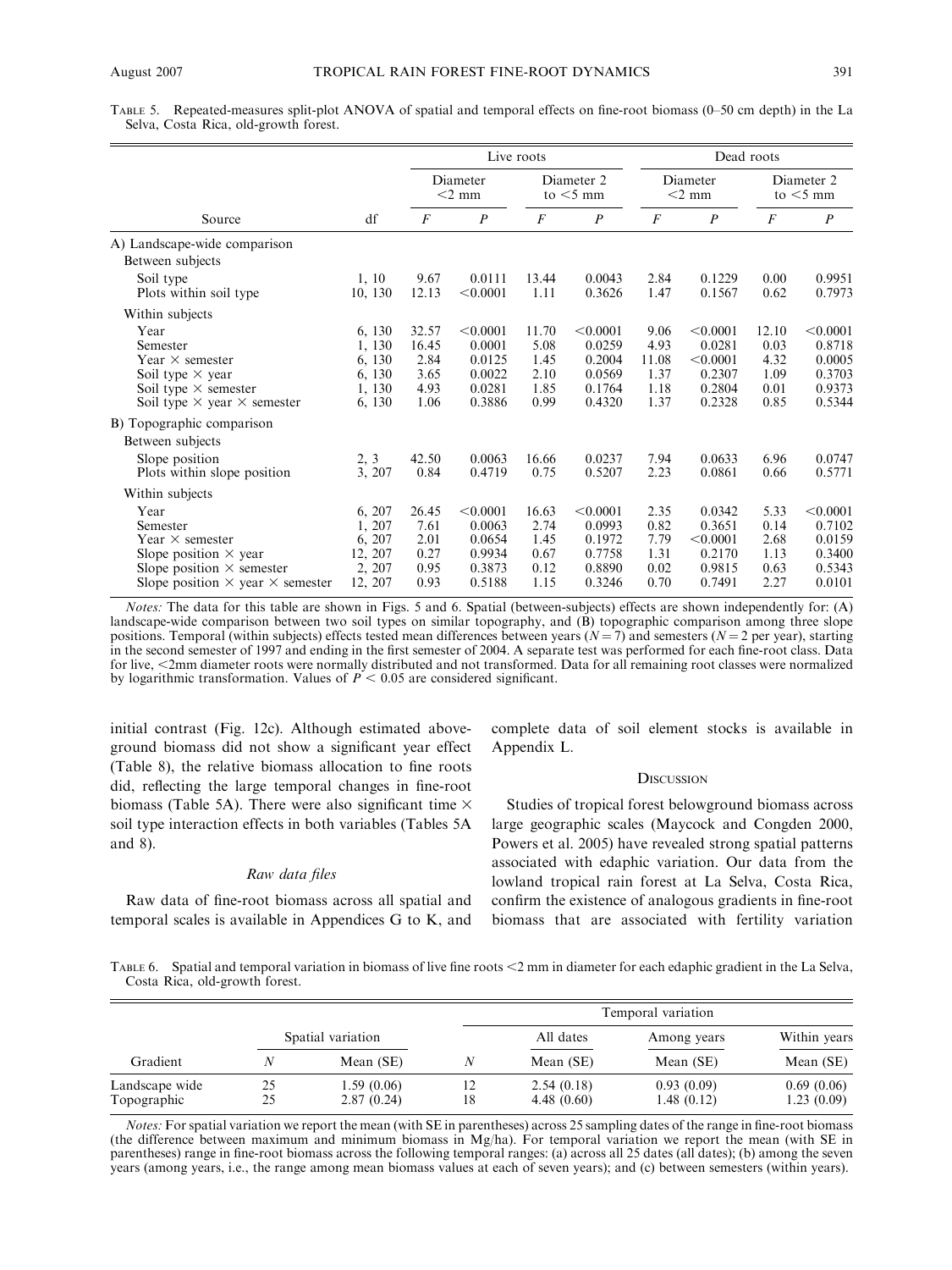

FIG. 7. Relationship between total fine-root biomass (Mg/ha, soil depth 0–50 cm, live + dead, diameter  $\leq$ 2 mm) and preceding mean soil water content (SWC, %) at (a) 5 cm and (b) 0–50 cm soil depth. Each data point corresponds to the mean fine-root biomass and SWC over each semester (2–4 samplings per semester for fine-root biomass and measurements every two weeks for SWC) from 1998 to 2004 for Residual Soil plateau plots (open circles) and Old Alluvial terrace plots (solid circles). Arrows indicate soil moisture data of the 1998 ENSO (El Nin˜o Southern Oscillation) dry period and fine-root biomass of the following semester for both soil types. Lines are linear regressions.

within a single tropical forest (i.e., lower fine-root biomass and greater soil fertility). As hypothesized, soil phosphorus was negatively related to fine-root biomass, but this relationship was not general to all soil gradients. We quantified the long-term (seven-year) variation in fine-root stocks across an edaphically stratified set of replicated plots and found strong nonlinear space  $\times$  time interactions across two spatial scales (landscape and topographic) and among live and dead fine-root classes. Our data show that the divergent temporal patterns in fine-root biomass that we found between the major soil types were associated with soil-specific variation in soil water content. Our findings demonstrate that withinlandscape variation in tropical forest ecosystem processes can be as large as that found across large geographic scales, and that temporal changes in these same processes, both within and among years, can equal or exceed the spatial variation. With a power analysis of our data (Fig. 11), we estimated that a minimum of nine and six sampling dates are required to capture the spatial patterns in fine-root biomass that we detected across the landscape-wide and topographic gradients, respectively. Such series of sequential root data are scarce in the forest literature. The strong spatiotemporal variation in fine-root biomass that we documented at La Selva points to the potential importance of belowground processes in the responses of forests to large-scale change, and highlights a need for more intensive as well as long-term research on these processes.

# Spatial patterns and relationships with soil fertility

Fine-root biomass was strongly associated with changes in soil element levels down catenas and across soil types within this lowland tropical rain forest. An inverse relationship between fine-root biomass and soil nutrient availability in lowland tropical forests was originally proposed by Vitousek and Sanford (1986). Other research (Vitousek et al. 2003, and references therein) has extensively documented ecosystem respons-

TABLE 7. Significant ( $P < 0.05$ ) Pearson's correlation coefficients between climatic variables  $(T_{\text{max}})$ , daily maximum temperature;  $T_{\text{min}}$ , daily minimum temperature), soil water content (%), and the biomass (0–50 cm soil depth) of different fine root classes (landscape-wide gradient only).

|                                                                                     | Current semester |                           | Previous semester                |                                  |                                   |                                  |  |  |  |
|-------------------------------------------------------------------------------------|------------------|---------------------------|----------------------------------|----------------------------------|-----------------------------------|----------------------------------|--|--|--|
| Soil type and root<br>status and diameter                                           |                  | Temperature $(^{\circ}C)$ |                                  |                                  | Soil water content $(\%)$         |                                  |  |  |  |
|                                                                                     | $T_{\rm max}$    | $T_{\rm mean}$            | 5 cm                             | $20 \text{ cm}$                  | $40 \text{ cm}$                   | $0 - 50$ cm                      |  |  |  |
| Old Alluvial terrace<br>Dead, $<$ 5 mm                                              | 0.582            | 0.573                     |                                  |                                  |                                   |                                  |  |  |  |
| Residual plateaus<br>Live, $<$ 2 mm<br>Dead, $<$ 2 mm<br>Live $+$ dead, $\leq$ 2 mm |                  |                           | $-0.597$<br>$-0.712$<br>$-0.703$ | $-0.613$<br>$-0.595$<br>$-0.695$ | <b>NS</b><br>$-0.866$<br>$-0.621$ | $-0.584$<br>$-0.733$<br>$-0.696$ |  |  |  |

Notes: Fine-root biomass and environmental correlations were tested on simultaneous semesters and with a time lag in fine-root biomass of one semester. Each data point was the mean of three plots per soil type. For a complete correlations matrix including rainfall and mean daily temperature (current and previous semester) see Appendix E.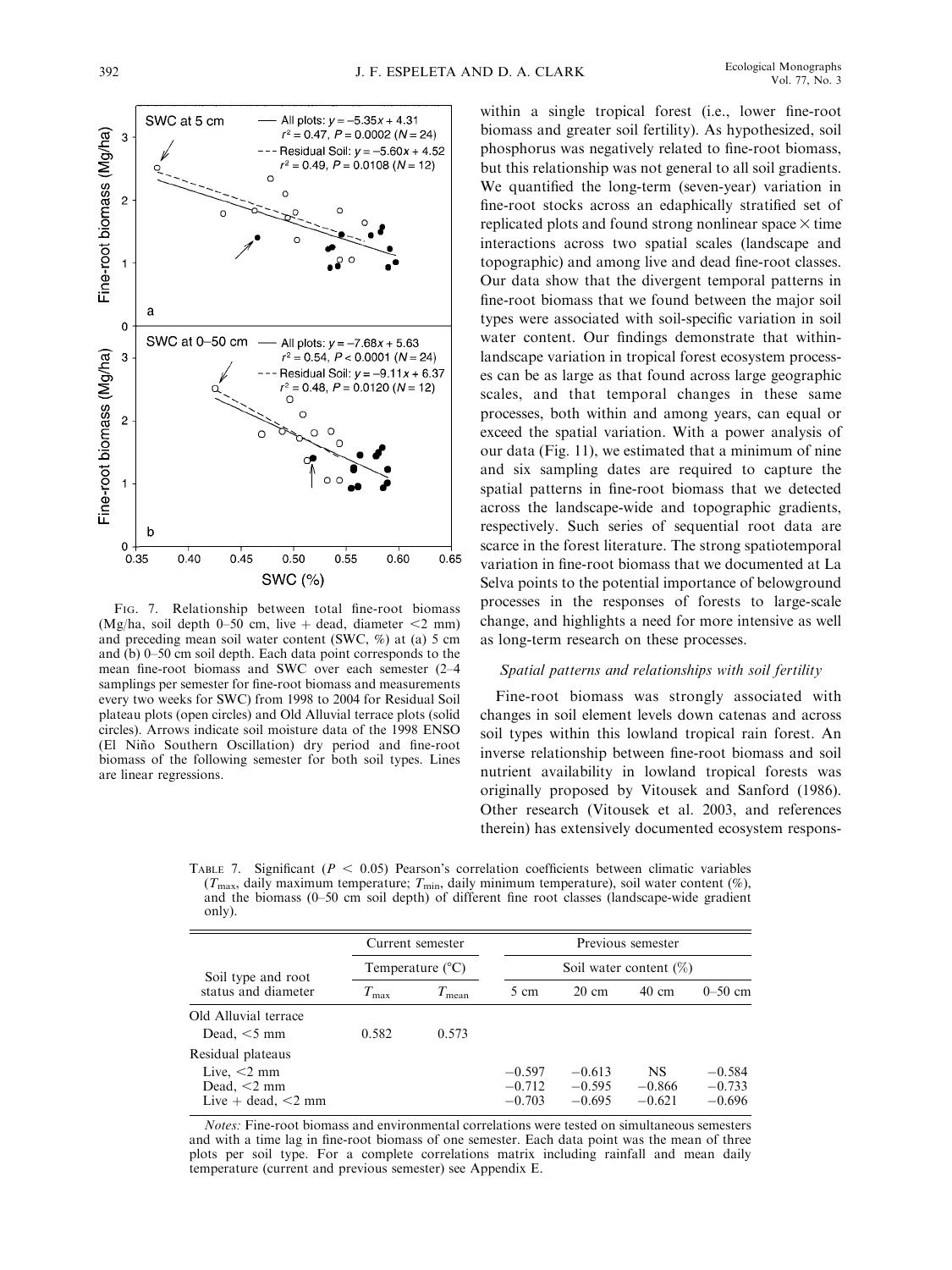

FIG. 8. Long-term variation in stocks of live fine roots <2 mm diameter across the landscape-wide gradient and at two different soil depths: 0–20 cm (solid line) and 20–50 cm (dotted line). Data are means (+SE) from three Old Alluvial terrace plots (solid circles) and three Residual Soil plateau plots (open circles) at each of 14 sampling dates.

es to the variation in fertility down tropical mountain slopes. In this study we found significant within-forest variation in belowground biomass at much smaller scales: between younger and older Oxisols in the landscape-wide gradient (maximum distance between the most separated plots  $=$  <2.5 km; Appendix A); and across the approximately 50 m from slope crests to slope bases on the topographic gradient. Fine-root biomass strongly declined with increasing fertility across both gradients (Table 3, Fig. 2). Opposite patterns in aboveground biomass and in fine-root stocks produced large differences between soil types in the relative biomass allocation to fine roots (Fig. 12), suggesting that allocation patterns can be strongly affected by within-landscape levels of variation in fertility. Because this landscape is dominated by a single tree species (Pentaclethra macroloba) and three palm species (Welfia regia, Socratea exorrhiza, and Iriartea deltoidea) while the rest of species tend to occur in very low densities, we believe that belowground spatial patterns reflect more the differences in edaphic conditions than in species composition. A plastic response involving a reduction in belowground allocation is in line with functional balance theory (sensu Thornley 1976; revised by Santantonio 1990) and the so-called ''differential allocation'' hypothesis (sensu Gower et al. 1992, Haynes and Gower 1995, Ruess et al. 1996). However, contrasting evidence is also presented by Reich et al. (1998), Joslin et al. (2000), and Carter et al. (2004).

The associations between local soil nutrient levels and fine-root biomass (Table 3) were stronger with live roots, particularly those  $\leq 2$  mm. An exception in the landscape-wide gradient was the strong negative relationship between the biomass of dead fine roots (2 to  $<$  5 mm diameter) and soil Ca and Ca:Mg ratio. A role of Ca in accelerating root decomposition was hypothesized by Silver and Miya (2001) based on the global relationship they found between root [Ca] and decomposition rates.

Root diameter <2 mm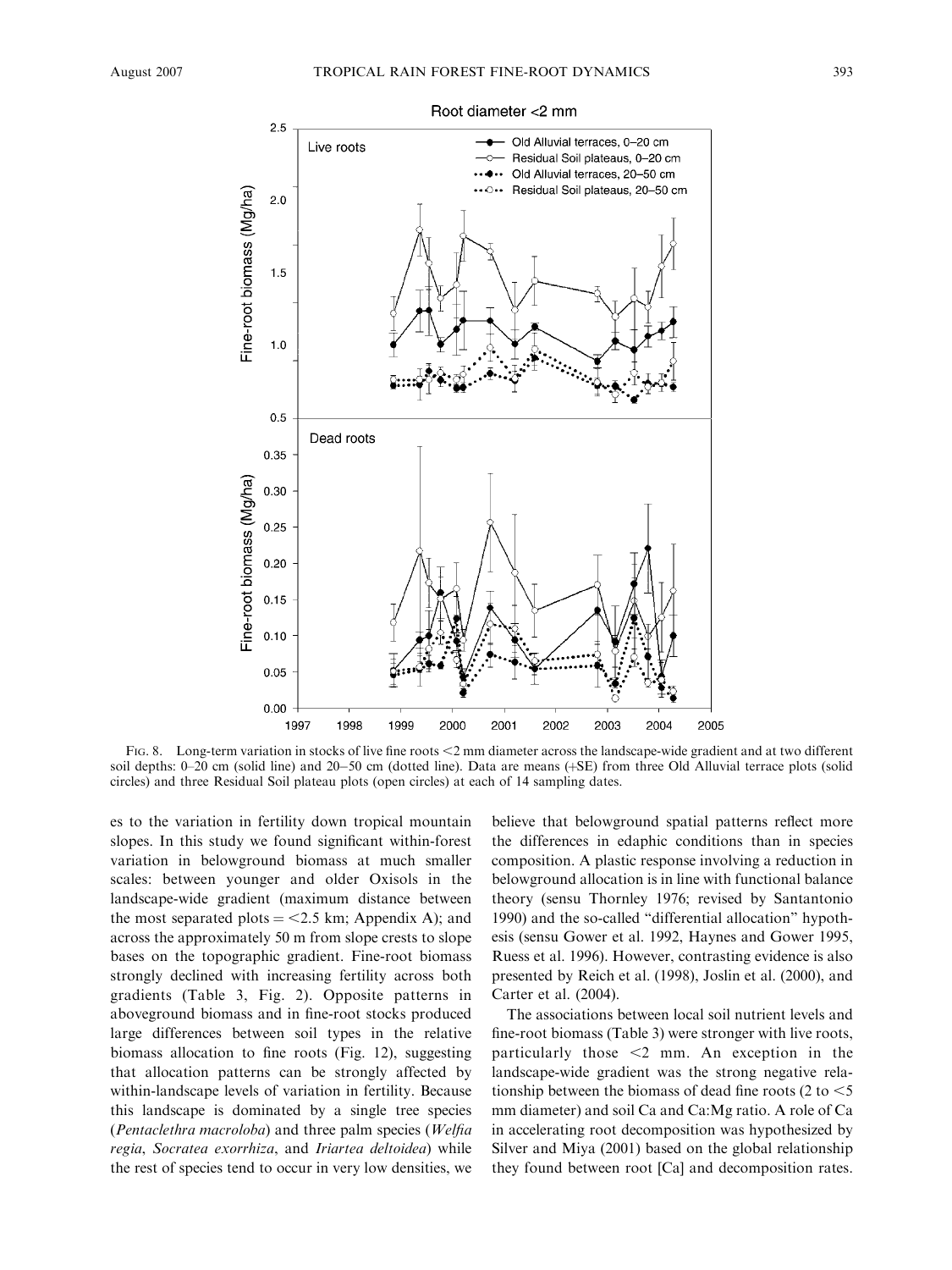

FIG. 9. Vertical distribution, by biomass and diameter, of live fine roots in the top 1 m of soil in the two soil types of the landscape-wide gradient. Data are means of six cores at each depth from one Residual Soil plateau plot (L4) and one Old Alluvial terrace plot (A4), sampled on 19 July 2001.

Although our landscape-wide data for dead fine roots 2 to  $<$  5 mm diameter are consistent with this hypothesis, counterevidence from both gradients (Table 3) is the lack of association with soil Ca and Ca:Mg ratio for  $dead \leq 2$  mm roots, and the uniformly negative correlations with both factors shown by live roots (both size classes).

Previous studies in tropical lowland forests indicated inverse relationships of fine-root biomass and P and Ca availability (Gower 1987). Although we observed a clear overall biomass decline with increasing soil fertility, the four fine-root classes (live or dead, and  $\leq$  2 mm or 2 to  $<$ 5 mm) on each gradient showed diverse relationships with individual soil elements (Table 3). The strongest overall association with the seven-year mean biomass values from any gradient was with total soil P; very high negative correlations were shown by live roots across the landscape gradient (<2 mm:  $r = -0.85$ ,  $P < 0.001$ ,  $N =$ 12; 2 to  $\leq$  mm:  $r = -0.90$ ,  $P \leq 0.001$ ,  $N = 12$ ). Other studies have found a negative relation between soil P levels and fine-root biomass among or within tropical forests (see La Selva Recent Alluvium vs. ''Arboleda''



FIG. 10. Total biomass (live  $+$  dead) of  $<$ 2 mm diameter fine roots at 0–50 cm depth as measured by two independent samplings at 12 dates during 1999–2003. The regression relates data from root samples collected with an entire core or a split core (0–20 cm and 20–50 cm) at the same dates (means from three Old Alluvial terrace plots [solid circles] and three Residual Soil plateau plots [open circles]). The significance of the regression equation is  $P < 0.01$  (\*\*). The b parameter of the equation (intercept  $= 0.1851$ ) is not significant.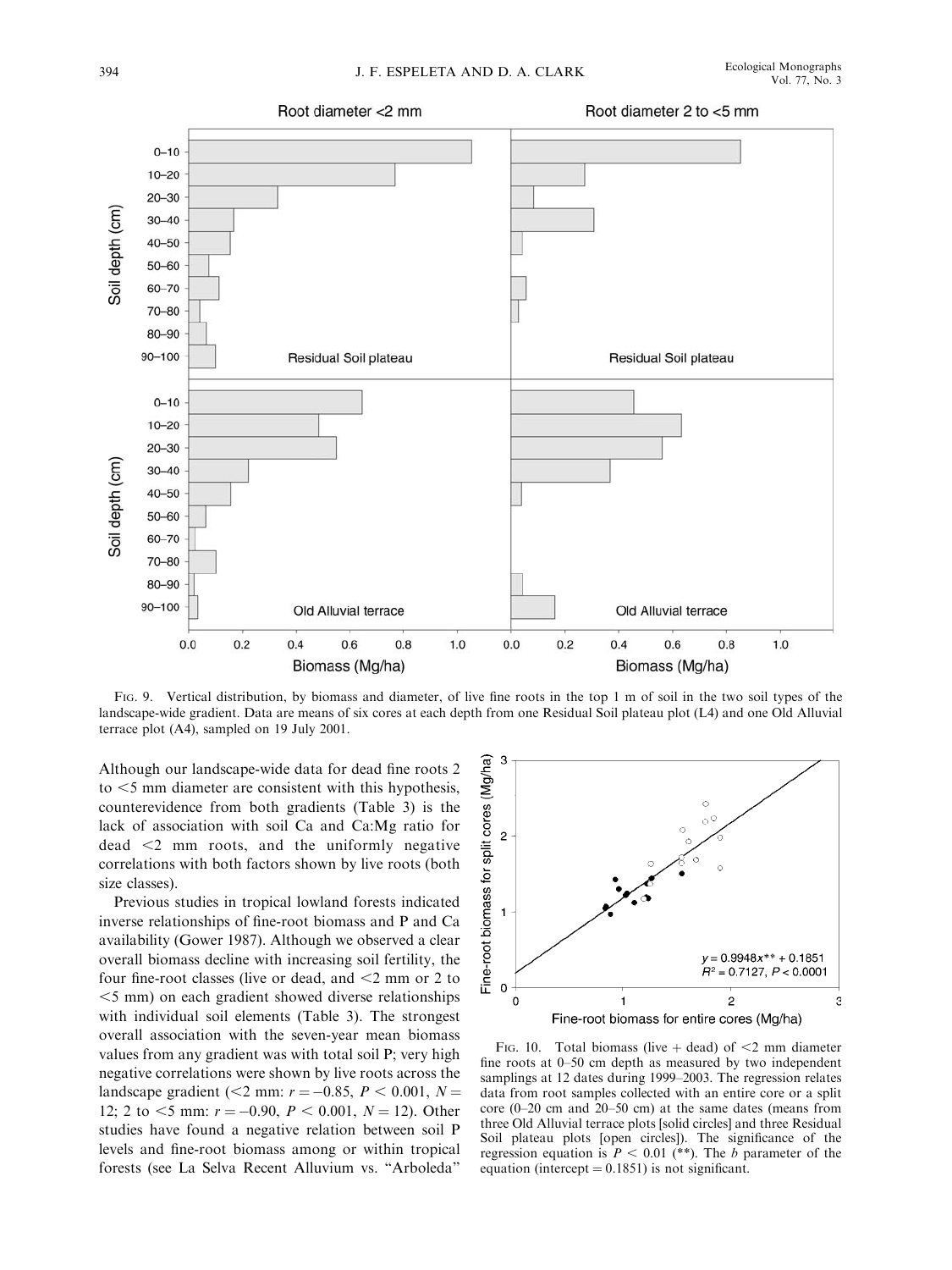

FIG. 11. Power analysis of fine-root biomass data (live roots, diameter  $<$ 2 mm) across the two La Selva edaphic gradients: (a) landscape-wide and (b) topographic. Interpolated values in the curve represent the optimal number of sampling dates  $(N_0:$  the sample size for a power value of 0.9), and the minimum number of sampling dates to achieve a power value of  $>0.5$  (least significant number, LSN).

[Old Alluvium] sites in Gower 1987; Hawaiian montane forests in Ostertag 2001; four neotropical forests, including La Selva, in Powers et al. 2005). Across the landscape-wide gradient of the present study, live fineroot biomass on both La Selva gradients was also

significantly negatively related to soil K and Mn levels, indicating potentially multiple nutrient limitations. Less general negative associations existed between the stocks of some dead fine-root classes and the cations K and Ca. In contrast, the biomass of both live and dead fine-roots increased with increasing soil C, N, C:N, C:P, Fe, and on the topographic gradient, Al.

The consistently positive relation we found between the biomass of live fine roots and total soil N (Table 3) is notable, given the opposite trend in most temperate forests (Zak and Pregitzer 1998, Nadelhoffer 2000). At La Selva the within-forest variation in other soil nutrients (P, cations, Mn) was greater than for soil N, so it is likely that N availability does not drive the strong across-landscape variation in fine-root stocks.

Most prior findings from tropical forests on welldeveloped soils have also failed to find evidence of N limitation. Gower (1987, at La Selva) and Ostertag (2001, in Hawaiian montane forests) found little to no response by fine-root biomass to natural and artificial N gradients. Two global-scale meta-analyses of foliar chemistry (McGroddy et al. 2004, Reich and Oleksyn 2004) point to P rather than N limitation in tropical forests. At La Selva, average N:P values during the first two years of this study (1997–1999) were just below tropical rain forest values (26–29 vs. 28) indicating P limitation (Wood et al. 2005). However, N limitation or colimitation can certainly occur, particularly on young tropical soils (cf. Vitousek 2004). Indeed, in our study at La Selva, fine-root biomass was more strongly correlated with soil N:P than with total soil P (Table 3), and also better explains vertical variation (see section about depth patterns), suggesting a shift in the relative degrees of N and P limitation with degree of weathering across the soil age gradient (cf. Walker and Syers 1976, Richardson et al. 2004, Vitousek 2004). In our study, this was evident even in the relatively narrow gradient of old-alluvial to residual Oxisols. This shift in nutrient limitation can be reflected not only in litter stoichiometry (McGroddy et al. 2004) and potential feedbacks on nutrient cycles (sensu, Schade et al. 2005), but also in

TABLE 8. Repeated-measures split-plot ANOVA of spatial and temporal effects on estimated live aboveground biomass (D. B. Clark and D. A. Clark, *unpublished data*) and relative biomass allocation to live fine roots  $\leq$ 5 mm diameter (0–50 cm depth) in the La Selva old-growth forest.

|                         |        |       | Estimated<br>aboveground biomass | Fine roots: aboveground<br>biomass |          |  |
|-------------------------|--------|-------|----------------------------------|------------------------------------|----------|--|
| Source                  | df     | F     | P                                | F                                  | P        |  |
| Between subjects        |        |       |                                  |                                    |          |  |
| Soil type               | 1, 10  | 5.15  | 0.0466                           | 11.49                              | 0.0069   |  |
| Plots within soil types | 10, 60 | 76.59 | < 0.0001                         | 14.28                              | < 0.0001 |  |
| Within subjects         |        |       |                                  |                                    |          |  |
| Year                    | 6, 60  | 0.65  | 0.6929                           | 25.99                              | < 0.0001 |  |
| Soil type $\times$ year | 6, 60  | 3.04  | 0.0116                           | 3.96                               | 0.0021   |  |

Notes: Spatial (between-subjects) effects comprised landscape-wide and topographic gradients. Temporal (within-subjects) effects tested mean differences among years ( $N = 7$ ), from 1 October 1997 to 30 September 2004. Data were normally distributed and not transformed prior to analysis. Values of  $P < 0.05$  are considered significant.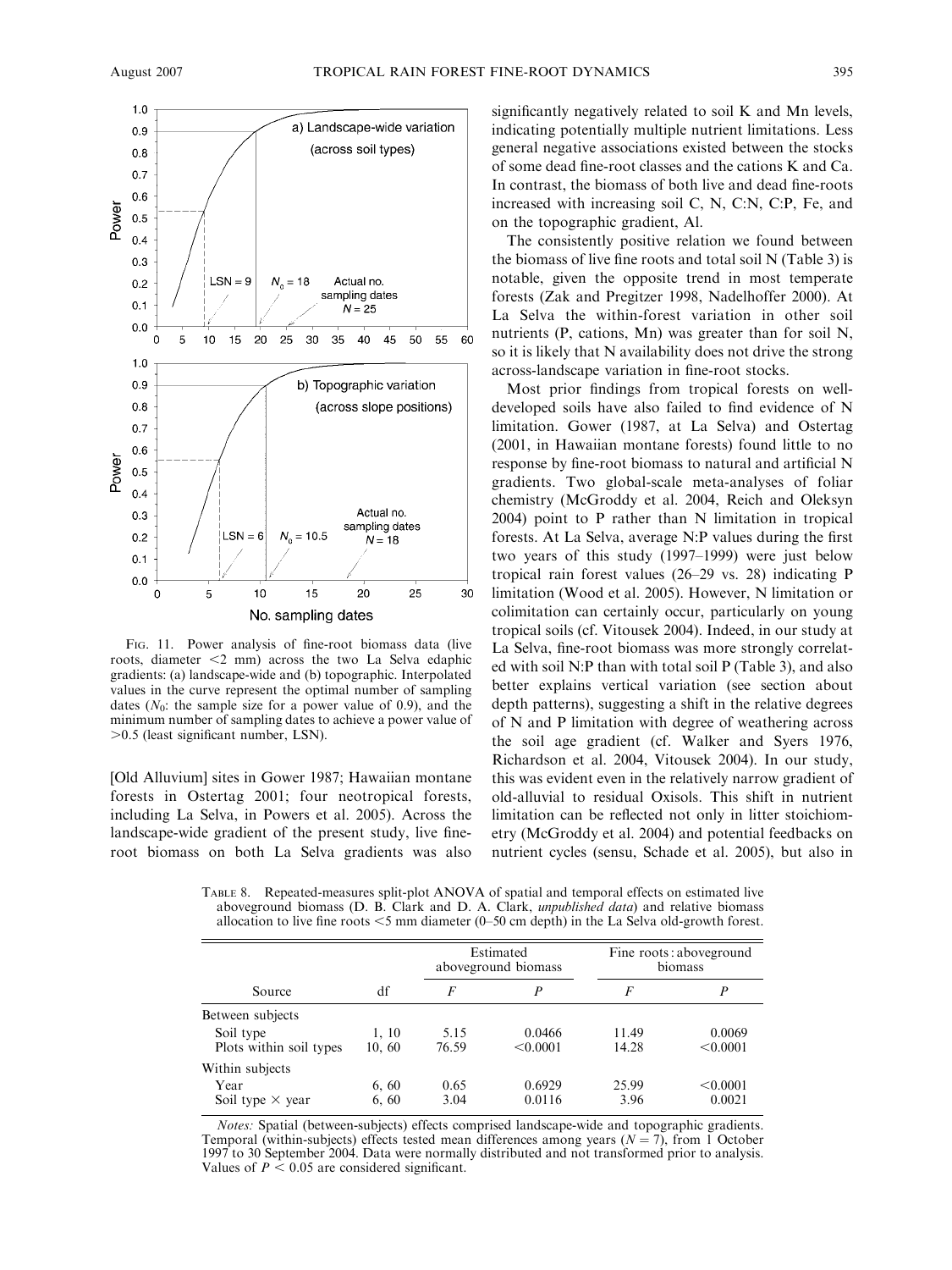

FIG. 12. Variation in biomass allocation to fine roots among years (from 1 October to 30 September) and across the landscape gradient: Residual Soil plateaus (open circles) and Old Alluvial terraces (solid circles). Data are means  $(+SE)$  from six plots per soil type: (a) estimated aboveground biomass; (b) biomass of live  $\leq$ 5 mm diameter roots (0–50 cm depth); (c) biomass allocation to fine roots, percentage (biomass of live  $\leq$ 5 mm fine roots divided by estimated aboveground biomass). The statistical analysis of the differences between soil types and of temporal effects in panels (a) and (b) is shown in Table 8. Year (x-axis) shows the year that starts each annual measurement.

shifts in belowground allocation (sensu, Jordan 1985, Haynes and Gower 1995).

The differing relationships with soil nutrients shown in our study by different fine-root classes (live or dead,  $<$ 2 mm, 2 to  $<$ 5 mm) and between the landscape-wide and topographic gradients (Table 3, Fig. 2) point to complex processes underlying the spatial heterogeneity in fine-root biomass. Such complex root responses to soil fertility have been found in other biomes and are widely acknowledged in the root ecological literature (Nadelhoffer 2000). For tropical rain forests, however, there have been only a handful of studies of fine-root responses to within-landscape soil variation (Gower 1987, Ostertag 2001, Powers et al. 2005, Silver et al. 2005). Our two-gradient comparison at La Selva revealed differing fine-root responses at contrasting spatial scales within the same forest. Down the catenas within the Residual Soil slope plots, fine-root stocks exhibited a weaker association with the variation in soil P and N:P ratio than was shown by fine roots across the landscape-wide gradient. For other soil elements, the strong correlations shown by particular fine-root classes were restricted to one of the gradients (e.g.,  $\leq$ 2 mm live roots and soil K on the landscape gradient,  $r = -0.75$ , P  $\mu = 0.005$ ,  $N = 12$ ; <2 mm live roots and soil Al on the topographic gradient,  $r = +0.74$ ,  $P < 0.001$ ,  $N = 18$ ; in each case, corresponding correlations on the other gradient were not significant).

The correlations of fine-root biomass with many soil elements at La Selva (Table 3) could indicate colimitation by multiple nutrients, or they could simply be the result of strong covariation of elements across each study gradient. The latter seems to be the case for elements that covary across the gradients, such as P and K, and C and N, that showed strong pair-wise correlations across the landscape gradient ( $r = +0.91$ , P  $<$  0.001, and  $r = +0.93$ ,  $P < 0.001$ ; Appendix F). Nonetheless, some element pairs that were strongly associated with fine-root biomass, such as Mn and P or Mn and K, showed poor pair-wise correlations (Mn and P,  $r = +0.52$ ,  $P = 0.081$ ; Mn and K,  $r = +0.46$ ,  $P = 0.129$ ), suggesting a more independent role of Mn in controlling fine-root dynamics. Although decreased fine-root biomass at high Mn can be related to toxicity effects, in highly weathered tropical soils such as Oxisols total Mn content is often low and Mn deficiencies are common (Marschner 1995). Other groups of elements that were similarly associated with fine-root biomass across the slope gradient (such as C and N, and Ca and Mg) also seemed to vary independently, based on the poor pairwise correlations: C vs. Ca or Mg, and N vs. Ca or Mg all had  $P > 0.3$  (Appendix F). These element interrelationships showed, however, strong spatial explicitness. Landscape-wide P–K relationships fade away at the topographical scale, and new element associations emerge, such as C and N, and Ca and Mg, all strongly related to fine-root stocks. This supports the notion of multiple nutrient colimitation syndromes that are specific to each soil genetic gradient, causing fine-root dynamics to be controlled simultaneously by diverse soil elements in this complex landscape. Because fine-root biomass increased with increasing Fe and Al (across slopes) and Fe (landscape wide), toxic effects of Fe and Al in fine roots should be discounted. Both Al and Fe are known to increase in highly weathered tropical soils and it is unlikely Fe would limit fine-root biomass. In general, the range of variation in P, K, and Mn (landscape-wide) and C, N, Ca, Mg, and Mn (across slopes) was far greater than that of Fe and Al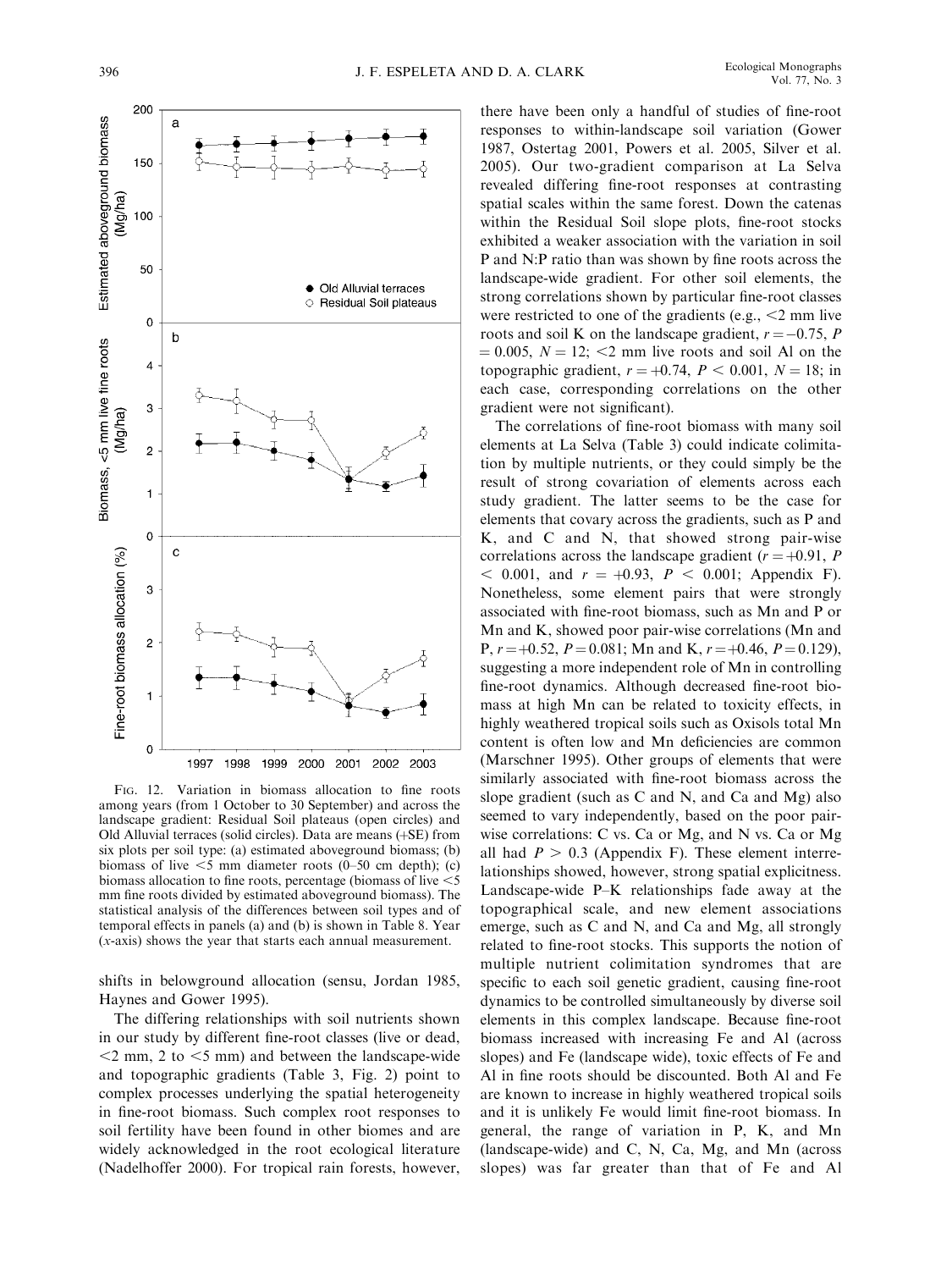(landscape) and Al (topographic), suggesting also that these elements had less control on fine-root dynamics. Therefore, it is possible these Fe and Al correlations are the result of covariance with other limiting soil elements in the soil matrix as a consequence of either alluvial (landscape-wide) or colluvial (topographic) pedological gradients. The question of what specific feature(s) of this within-landscape soil heterogeneity drives the variation in fine-root biomass will still require future experimentation to resolve. Regardless of its cause(s), we now have identified within the La Selva landscape surprisingly strong gradients of variation in fine-root stocks that are highly predictable from soil properties.

Soil nutrients covary differentially with soil development (Vitousek 2004), and our two edaphic gradients (landscape wide and topographic) represent different types of soil development. In soil chronosequences spanning static surfaces across several soil orders, available cations decrease rapidly as young soils (Andisols) age and remain low in old soils (Ultisols, Oxisols; Vitousek 2004). In contrast, P loss lags behind due to the incorporation of P into secondary materials that weather later in soil development (Walker and Syers 1976, Chadwick et al. 1999). The differences in total soil P and K across the static surfaces of the La Selva landscape-wide gradient indicate later stages of soil development. In contrast, the changes in soil Ca and Mg down the slopes reflect more recent pedogenesis. As on Hawaii's older slopes (Vitousek et al. 2003), cation enrichment down the Residual Soil slopes may be linked to fluvial erosion processes that create gradients between remaining constructional surfaces (slope crests), eroded slopes (mid slopes) and depositional surfaces (slope bases). These processes produce a fertility matrix in old sloped soils, as in early soil formation (Vitousek et al. 2003). Recent data with strontium (Sr) isotopes at La Selva (Porder et al. 2006) also supports this idea of nutrient inputs in lower slopes via erosion of weathered soils. Our belowground data further demonstrate that the erosion of La Selva's old (oxisol) surfaces produces a fine-scale mosaic of juxtaposed slope positions and flat surfaces that differ significantly in fine-root biomass.

# Temporal patterns in fine-root biomass

Our seven-year study has produced the first belowground data set for tropical forests that is of sufficiently long duration and intensity to assess the variation in fine-root stocks within and among years. We found substantial temporal variation in fine-root biomass in the La Selva forest. The changes through time within plots and slope positions were much greater than the biomass variation at any time across the strong withinforest fertility gradients (Table 6).

Intra-annual variation.—By sampling two to four times each year we were able to detect subannual changes in live fine-root biomass on both gradients. This short-term variation was stronger on the less fertile (and often drier; Fig. 4) Residual Soil. The within-year range in mean biomass of live  $\leq$ 2 mm roots (0–50 cm depth) reached 1.0 Mg/ha on both the Residual Soil plateaus and the Residual Soil slopes. Surprisingly, this level of intra-year variation in fine-root biomass at La Selva equals that reported from the drier and more strongly seasonal forest at Barro Colorado Island, Panama (up to 1 Mg/ha biomass changes in wet–dry transitions; Cavelier et al. 1999). On the Old Alluvial terraces, in contrast, the maximum within-year range we observed in the biomass of live  $\leq$ 2 mm roots was 0.5 Mg/ha.

Besides soil fertility controls on fine-root stocks, our results indicate potential interactions with soil water dynamics that are site specific. Other studies (Cavelier et al. 1999, Green et al. 2005), including a previous study of La Selva's alluvial soils (Sanford 1989), reported reductions of fine-root biomass during the dry season. In wet tropical forests the variation in fine-root stocks may be driven more by climatic variation than by plant phenology (cf. Kummerow et al. 1990). In our investigation on Residual soils we found a negative relationship between semester-averaged fine-root biomass and preceding soil water content (Fig. 7), more similar to the negative or null effect on fine-root biomass when irrigation has been used to eliminate seasonal drought (see Joslin et al. 2000 for temperate forests; Yavitt and Wright 2001 for a seasonal tropical forest). Our sixmonth lag period did not differ much from the 16–18 week delayed response of litter P to precipitation (Wood et al. 2005), and suggests that fine-root stocks can vary at the same scale of nutrient cycles in this forest (i.e., changes in rainfall and subsequent leaf litter production and decomposition trigger fine-root responses that ultimately feed back on subsequent leaf litter nutrient concentrations; see conceptual diagram in Fig. 13). The semester-scale variation of fine-root biomass and soil moisture at La Selva also differed between the two soil types (Fig. 7); compared to the Old Alluvial terraces, the Residual Soil plateaus showed more pronounced withinyear changes in fine-root biomass, possibly linked to the stronger dry season declines in soil moisture on this soil (Figs. 4a, b and 13). Previous studies on leaf and litter chemistry also indicated greater response of leaf N:P to preceding rainfall in Residual than in Old Alluvial soils, indicative of more pronounced P limitation in the former (Wood et al. 2005).

Annual-scale and multiyear variation.—Our seven-year record enables a first assessment of changes in fine-root stocks across many years within a tropical forest. Prior belowground biomass studies in this biome have covered much shorter time spans (see Kummerow et al. [1990] for a one-year study of a Mexican dry forest; Beard et al. [2005] studied Puerto Rican montane hurricane forest during two separate two- to three-year periods; Roderstein et al. [2005] shows results of a one-year Ecuadorian montane forest study; and see Silver et al. [2005] for a two-year Brazilian Amazon moist forest study).

The interannual variation in fine-root biomass at La Selva was surprisingly large and it showed clear long-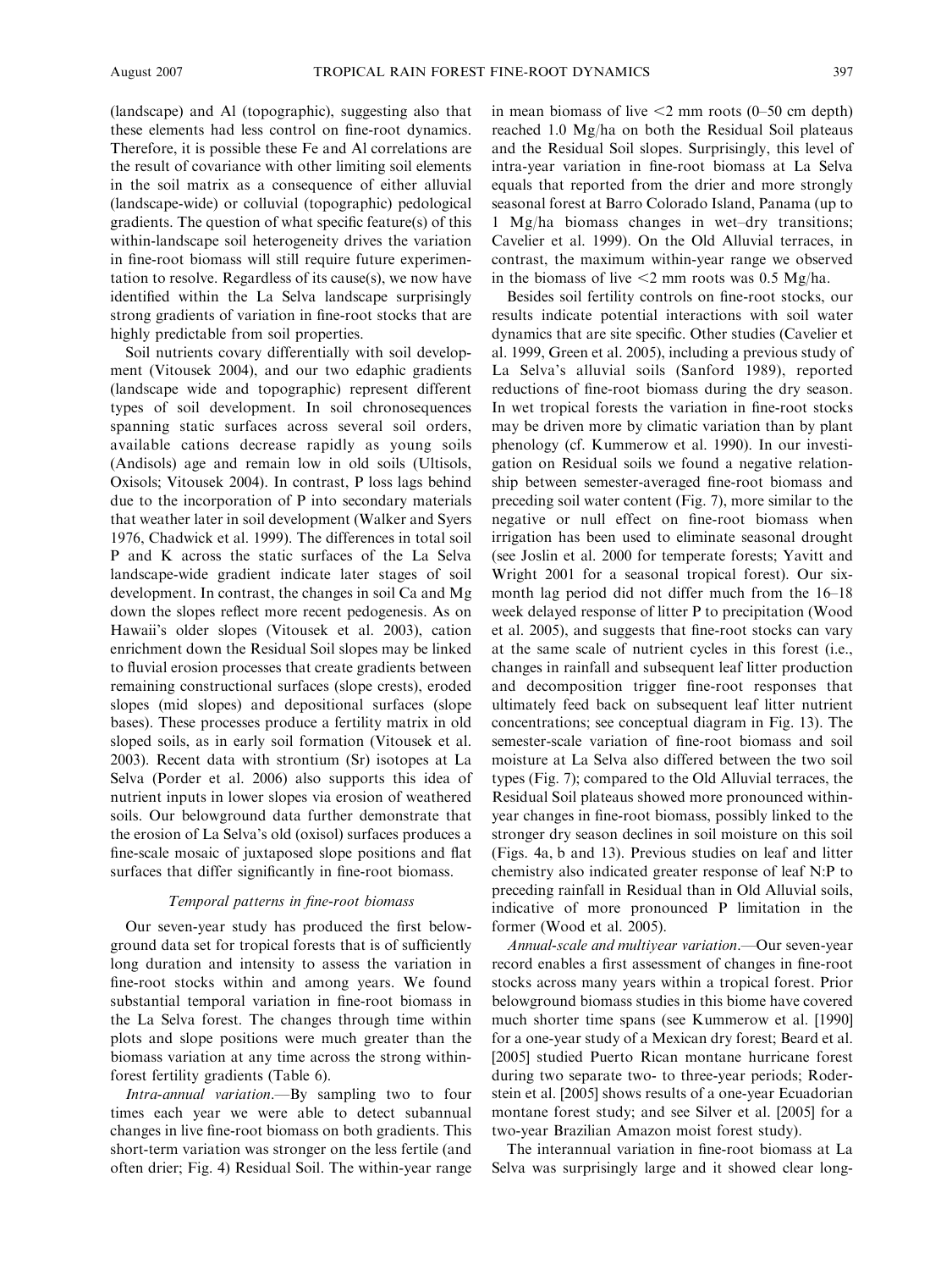

FIG. 13. Proposed integration of belowground responses (soil moisture and fine-root biomass) and aboveground responses (leaf chemistry, leaf litter production) at short- and long-term scales and across the edaphic gradient of La Selva (gray bars, Old Alluvial terraces; open bars, Residual Soil plateaus). The diagram complements a previous aboveground model by Wood et al. (2005), where short-term changes in leaf litter chemistry were linked to rainfall, via soil moisture effects on nutrient uptake and leaching, whereas long-term patterns were attributed to nutrient pulses as the decomposition of litter changes seasonally. Our results indicate that fine-root dynamics are tightly linked to long-term cycles and that increases in fine-root biomass (live and dead) with preceding low soil moisture can be explained indirectly by this mechanism.

term patterns. In the Residual Soil plateau (Fig. 5) and Residual Soil slope plots (Fig. 6), fine-root biomass underwent a dramatic progressive decline between 1997 and 2002: both converged with levels on the Old Alluvial terraces, and then partially recovered in the final two years. Time courses of long-term measurements in the CARBONO plots of soil moisture (Fig. 4a, b) and soil respiration (Schwendenmann et al. 2003, Schwendenmann and Veldkamp 2006) show similar between-soil temporal patterns, giving further support to a link between long-term variation across this landscape in soil water, fine-root stocks, and soil respiration.

These long-term records of fine-root stocks show strong space  $\times$  time interactions. The temporal variation in live fine-root biomass was more pronounced on the Residual Soil plateaus than on the Old Alluvial terraces, and peaks and minima for live (but not dead) roots exhibited different timings in each soil type (Fig. 5). On the Residual Soil catenas, live and dead fine-root biomass showed much more temporal variation on the slope crests than at lower slope positions (Fig. 6).

Fine-root biomass can show long-lasting effects from strong disturbances or climatic events. For example, in a montane forest in Puerto Rico, reduced levels of fineroot biomass over a two-year period were attributed to a strong drought that occurred years before (Beard et al. 2005). At La Selva, the occurrence of the 1997–1998 mega-Niño in the first year of our study may have produced some of the big temporal signals we saw in fine-root biomass. This event at La Selva brought record low tree growth (Clark et al. 2003). Measurements in the CARBONO plots revealed unprecedented tree mortality, elevated leaf litterfall, and higher coarse woody debris inputs in that year (D. B. Clark and D. A. Clark, unpublished data), together with greater litter N:P values (Wood et al. 2005). Our fine-root biomass data (Figs. 5 and 6) indicate both a notable peak in dead fine roots (both size classes) in all edaphic conditions in early 1998 (a period of notably low rainfall and soil moisture; Fig. 4a, b), and a long-term decline in live biomass after that year. Ecosystem processes may also show multiyear cycles involving nutrient-cycle feedbacks, as hypothesized by Côté et al.  $(2003)$  to explain the temporal variation in root and aboveground biomass production they found in a temperate forest. Simultaneous studies under shorter periods (Schwendenmann et al. 2003,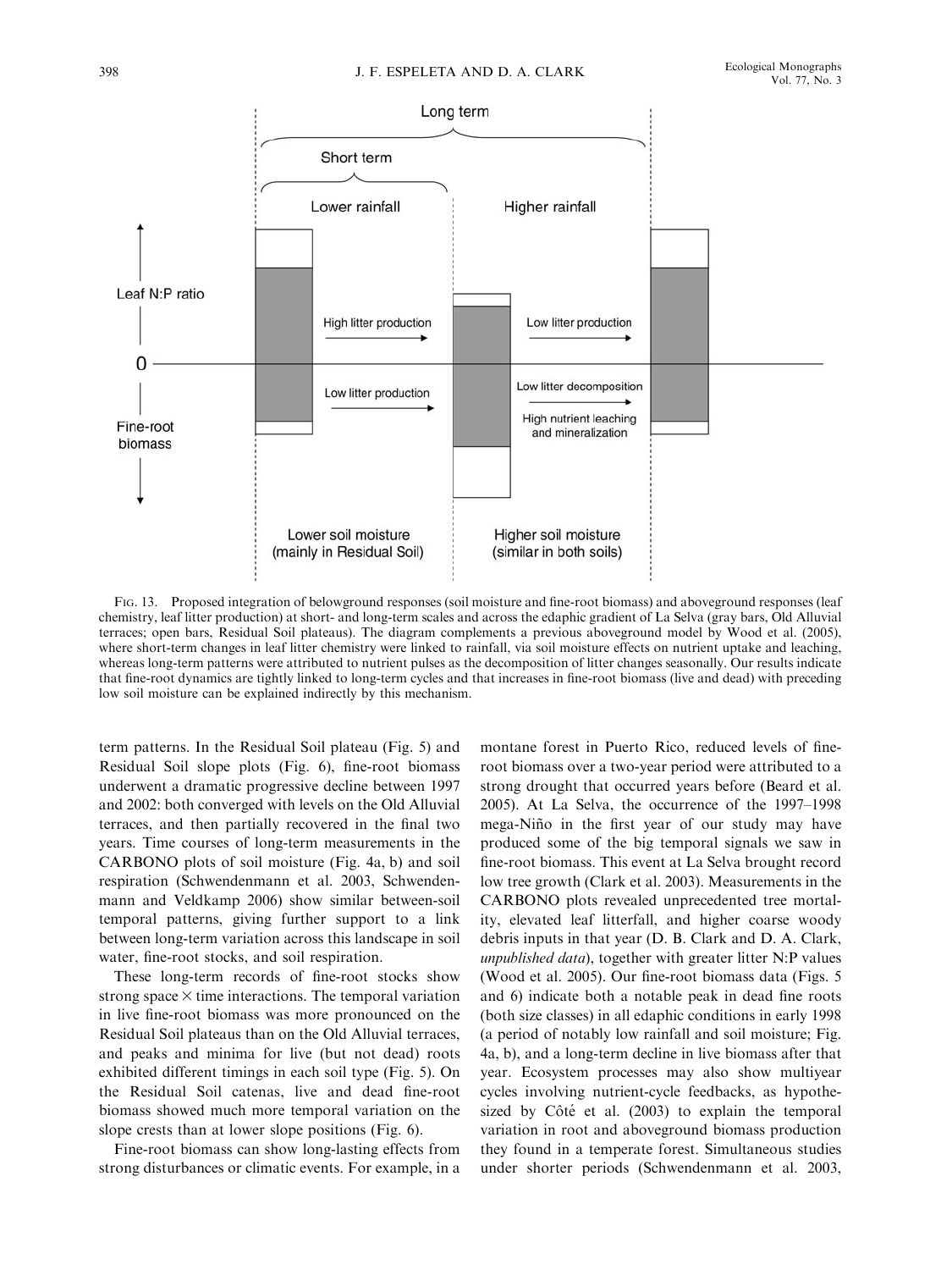Wood et al. 2005) and similar periods (Schwendenmann and Veldkamp 2006) suggest that La Selva's wet forest is subjected to environmental variation on a supra-annual basis (Fig. 13). In the future, integrated analysis of a longer time series of the CARBONO plot measurements of climatic factors, soil nutrients, and other C-cycle components should enable us to identify the key drivers of the substantial temporal variation we have found in fine-root stocks at La Selva.

#### Fine-root stocks and soil moisture

Although soil water content (SWC) was unvaryingly high  $(>=50\%)$  in the deeper layers of both soil types, seasonal (dry season) drawdowns were evident on both soil types in the more superficial soil layers where fineroot biomass was concentrated, and these decreases were greater on the Residual Soil (Fig. 4a). The minimum SWC levels measured during our study on the Old Alluvial terraces and Residual Soil plateaus, respectively, were 36.1% and 27.8% at 5 cm depth (corresponding to  $-0.26$  MPa and  $-1.67$  MPa using water retention curves developed by Schwendenmann et al. [2003] for both soil types). Water availability to plant roots can become limiting at these levels. The between-soil differences in SWC (Fig. 4a, b, Table 5) could be explained by differences in soil texture and structure (greater clay content and lower bulk density of the Residual Soil; Veldkamp et al. 2003), and greater water uptake by the greater fine-root biomass in the Residual Soil plateaus than in the Old Alluvial terraces (cf. Fig. 5). Differential soil drying across the La Selva landscape, particularly in periods of lower rainfall (such in the dry period of the 1998 El Niño Southern Oscillation) may account for the spatial  $\times$  temporal interactions of fine-root biomass and SWC at both inter- and intraannual scales.

#### Depth patterns of fine roots (landscape gradient only)

On both soil types of the landscape-wide gradient (Old Alluvial terraces, Residual Soil plateaus) live fineroot biomass dropped rapidly with soil depth (Figs. 8 and 9), as has been documented before at La Selva (Raich 1980, Veldkamp et al. 2003), in tropical Australian forests (Maycock and Congden 2000), and across forests globally (Schenk and Jackson 2002). Approximately 70% of the live fine-root biomass in the top 50 cm of soil was at 0–20 cm depth (both soils; Table 1).

The strong overall differences in live fine-root stocks between soil types were confined to the top soil layer (Table 1), as were the large between-soil differences in dead fine-root stocks that occurred at many sample dates (Fig. 8). Although most nutrient stocks and ratios showed significant decreases with soil depth (except from P and Mn in both gradients; Table 2, Figs. 1 and 3), only three soil element indices exhibited a soil type  $\times$ depth interaction (soil K stocks, N:P, C:P; Table 2). Two of these indices (K and N:P) showed also strong correlations with fine-root stocks, indicating that landscape-wide differences in K and P availability (relative to N) decrease with soil depth in a pattern parallel to spatial and vertical variation in fine roots. These relationships support the existence of a tight interrelation of soil nutrient stocks and stoichiometry with fine-root biomass across the landscape of La Selva, analogous to global patterns described by Jobbágy and Jackson (2001). In addition, the very similar time series of changes shown by fine-root stocks at the two soil depths (0–20, 20–50 cm; Fig. 8) indicate that a dominant controller(s) of fine-root biomass—whether direct climatic effects on the roots themselves, indirect effects of temporally varying tree C allocation, or some other factor(s)—affects root stocks uniformly down through the top 50 cm of soil.

### Fine-root stocks vs. demography

As explained by Zak and Pregitzer (1998), lower relative biomass of fine roots with higher fertility could result from alternative permutations of fine-root demographic responses to increasing nutrients: (1) lower production and constant mortality, (2) greater mortality and constant production, or (3) greater increases in mortality than in production. Although fine-root demographic data are not yet available from La Selva (three years of root images are currently being analyzed from 72 CARBONO plot minirhizotrons; J. Espeleta, unpublished data), some preliminary inferences can be made from the patterns in fine-root stocks. Recent studies comparing tree species demography with root ingrowth cores in Residual Soils of La Selva (Valverde-Barrantes et al. 2006) indicate that fine-root accumulation can be controlled more by fine-root production rather than mortality. This observation is consistent also across the two La Selva edaphic gradients of our study, because live fine-root stocks were much more strongly associated with the spatial variation in soil elements than was fine-root necromass. The contribution of dead roots to total fine-root biomass was also small and varied little across depth (0–20, 20–50 cm), soil types, and slope positions (12–17%; Table 1). These numbers are similar to necromass proportions in tree plots at La Selva (Valverde-Barrantes et al. 2006), but strongly contrast with those found by Silver et al. (2005) for fine roots in a much drier Amazonian forest, where stocks were dominated by necromass (up to 80% of total fineroot biomass at 0–10 cm depth) and where the only edaphic responses were detected in dead fine roots. La Selva's much smaller fine-root necromass stocks over the entire landscape are likely due to higher root decomposition rates in this wetter forest (cf. Gholz et al. 2000). Although fine-root necromass did not vary edaphically at La Selva (Table 5A, B) it showed pronounced temporal variations during our seven-year study period (Figs. 5, 6, and 8), suggesting effects of climatic variation on root death and/or decomposition rates.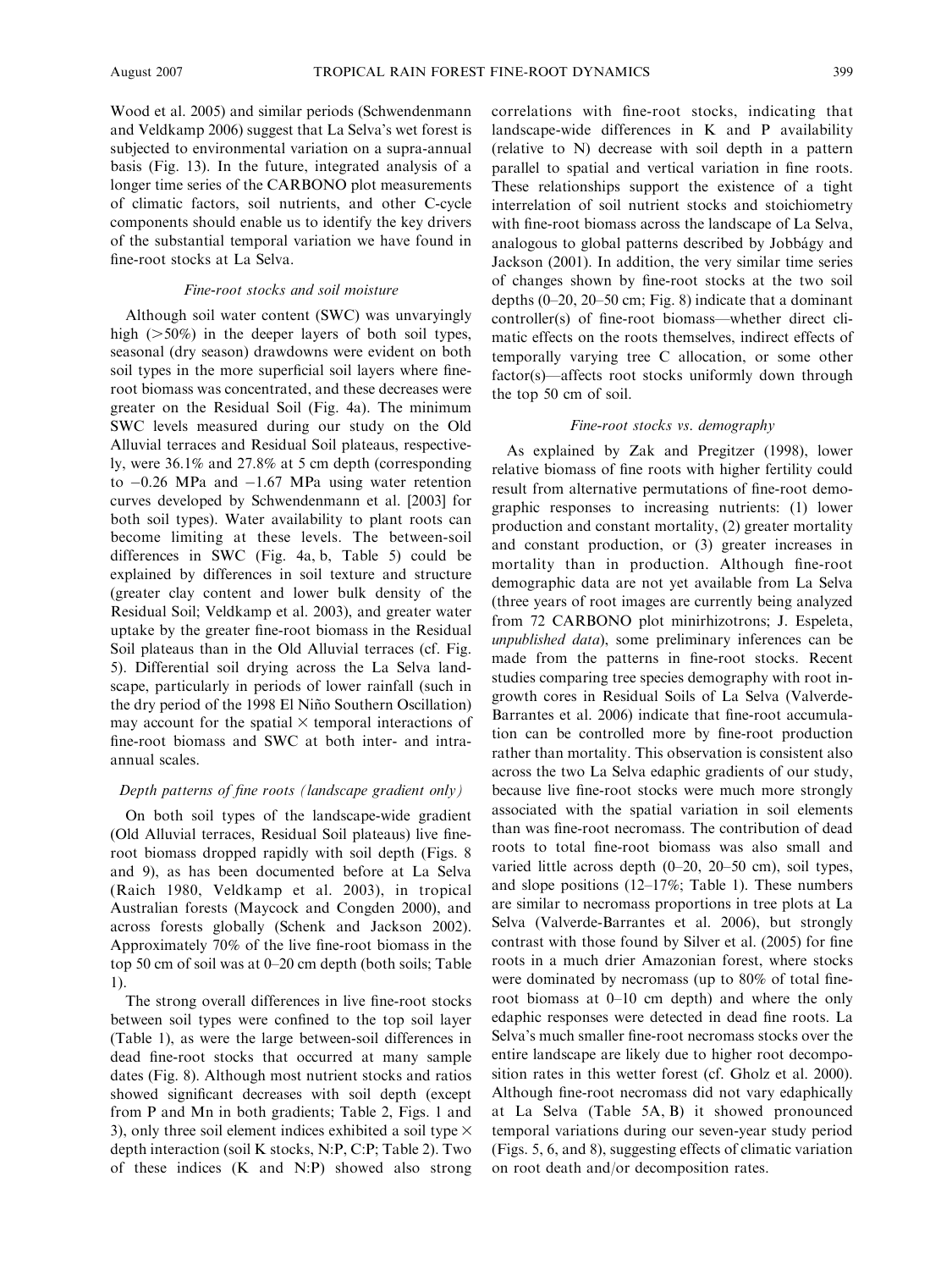#### Fine-root stocks across tropical forests

The total fine-root stocks recorded in our study are among the lowest of any report in tropical forests. Mean fine-root biomass  $\left( \leq 2 \right)$  mm diameter) reached a maximum of 1.5 Mg/ha in Old Alluvial plots, and 2.3 Mg/ha in Residual plots. Maximum fine-root stocks by topographic level in Residual Soil slopes ranged from 2.7 Mg/ha in slope crests to 1.8 Mg/ha in slope bases. Considering only fine roots  $(< 2$  mm diameter) of both life classes (live  $+$  dead) and in the top soil (0–20 cm), our results are far below the range reported for lowland and premontane rain forests for the top 15 cm of soil (1.4 to 10.4 Mg C/ha; Lawson et al. 1970, Klinge 1975, Raich 1980, Berish 1982, Berish and Ewel 1988, Sanford 1989, Cavelier 1992, Silver and Vogt 1993, Green et al. 2005, Powers et al. 2005). In our study encompassing a larger sampling period, standing biomass of fine roots (live and dead) reached lower values. Topsoil (0–20 cm depth) fine-root biomass of our landscape gradient averaged 0.8–1.3 Mg/ha (Table 1), but the proportion of dead roots was still low, and decreased from deeper (20– 50 cm) to more shallow (0–20 cm) soil depths ( $\sim$ 18–12%, respectively). For the 0–50 cm depth, total stocks reached 1.2–1.8 Mg/ha across the topographic and landscape gradients. In contrast, Silver et al. (2005) reported greater fine-root  $(< 2$  mm) biomass only in the topsoil (0–10 cm) of Amazonian soils (2–3 Mg/ha), with a surprisingly high proportion of dead roots (up to 80% of total fine-root biomass). Dissimilar patterns among regions in the proportion of life classes suggest that local soil conditions may have specific effects on selected fineroot demographic functions (i.e., production, mortality, and decomposition rates). In a comparison across four neotropical forests, Powers et al. (2005) found a largescale association between site fertility and standing fineroot biomass. Forests with very infertile soils like Oxisols of Cocha Cashu (Peru) and Km 41 (Manaus, Brazil) had the highest belowground allocation to fine roots (up to 10 Mg/ha).

The Oxisols at La Selva are comparably more fertile and have lower seasonality compared to these other forests, and total standing fine-root biomass was the lowest of all recorded. The magnitude of variation in belowground allocation associated with the differences in fertility at this large scale was greater than differences across fertility gradients at each site in Powers et al. (2005). Contrary to the results of the present study and of Gower (1987), soil fertility in Powers et al. (2005) did not appear to be strongly associated to standing fineroot biomass within La Selva, perhaps due to a lower spatial and temporal resolution.

The marked spatiotemporal variation in fine-root stocks in this study confirms that local edaphic gradients in tropical forests can lead to belowground allocation gradients similar to those observed in regional comparisons. At La Selva we found that a difference of  $\sim$ 50% and  $~60\%$  in live fine-root biomass across the landscape-wide and topographic gradients, respectively, was associated with less variation in soil nutrient levels than across tropical forests as a whole (e.g., up to 9-, 76-, 27-, 16-fold variation in soil P, K, Ca, and Mg across four neotropical forests, associated with a threefold range in fine-root stocks; Powers et al. 2005). Previous studies of topographic and pedogenetical sequences in the Hawaiian islands (Vitousek et al. 2003) proposed that fine-scale variation overlaid the coarser gradients associated with soil age and climatic variation. The high spatial and temporal resolution of our study allowed us to demonstrate that two different scales of fertility variation (landscape wide and topographic) can overlay within a single tropical forest and still produce strong differentiation in belowground allocation, even for the same soil order and without major shifts in vegetation composition.

#### Conclusions

Our finding of significant space  $\times$  time interactions in fine-root stock dynamics indicates a combined effect of short- and long-term climatic variation (even in this wet tropical rain forest) and within-landscape edaphic variation. Fine-root biomass varied differently through the seven-year period along the landscape-wide and topographic gradients within this forest. This study is the first to measure fine-root stocks for a sufficiently long period to allow elucidation of such complex, nonlinear variation in fine-root biomass within a tropical forest. Our results demonstrate that explicitly structuring sampling across the important gradients within a forest and maintaining high sampling intensity through several to many years can greatly deepen understanding of belowground allocation. Assessing simultaneously the responses to edaphic and climatic variation is crucial, because the interaction of temporal and spatial heterogeneity can lead to shifts in nutrient limitation across the landscape. We propose that sitespecific nutrient variation can be governed by differences in soil water content affecting nutrient acquisition (as in model predictions of ecosystem nitrogen limitation as affected by climate variability [Vitousek and Field 2001], and in models of phosphorus diffusion to the root affected by soil water content and path tortuosity [Nye and Tinker 1977]) and litter production and chemistry (Wood et al. 2005). Differences in nutrient acquisition should in turn feed back on nutrient cycles (Fig. 13). Nonlinear space  $\times$  time coupling in the variation of fineroot stocks, as we found at La Selva, indicates strong sensitivity of belowground carbon and nutrient cycles to shifting ecological scales, and supports the need to explore ecosystem responses to global change at finer resolution and over longer time spans than is generally recognized.

#### ACKNOWLEDGMENTS

This study was supported by the National Science Foundation under Grants DEB 99629245 and 0421178, the U.S. Department of Energy, the Andrew W. Mellon Foundation, and the Costa Rica-USA (CRUSA) Foundation. The Organi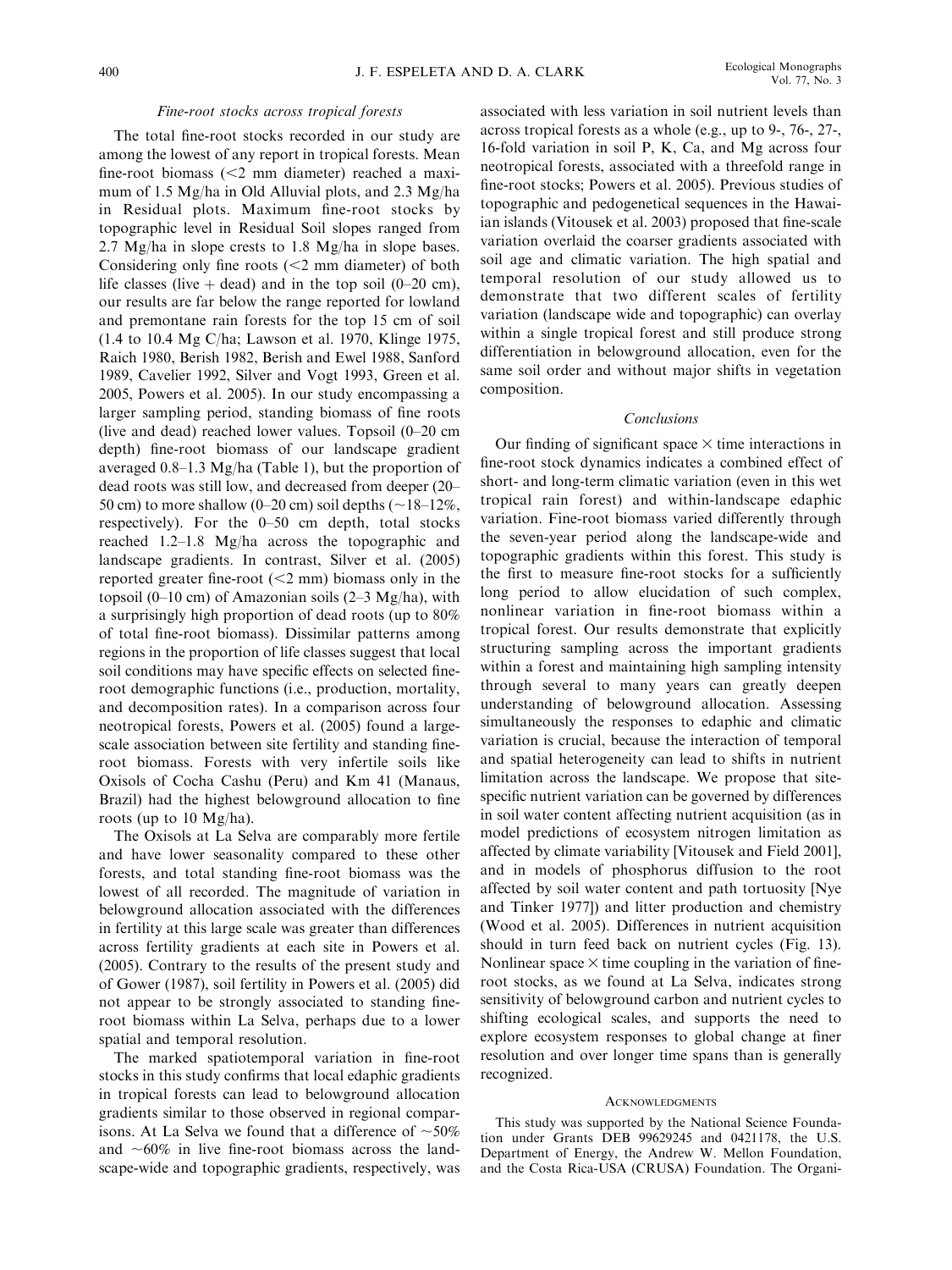zation for Tropical Studies and the staff of the La Selva Biological Station provided logistical support. We thank Danilo Villegas, Mauricio Cascante, Jonathan Artavia, and Roy Hernandez for their assistance in the field, and J. S. Powers and S. Porder for their comments on the manuscript.

#### LITERATURE CITED

- Alexander, I. J., and R. I. Fairley. 1983. Effects of N fertilization on populations of fine roots and mycorrhiza in spruce humus. Plant and Soil 71:49–53.
- Alvarado, I. G. E. 1990. Características geológicas de la Estación Biológica La Selva, Costa Rica. Tecnología en Marcha 10:11–22.
- Beard, K. H., K. A. Vogt, D. J. Vogt, F. N. Scatena, A. P. Covich, R. Sigurdardottir, T. G. Siccama, and T. A. Crowl. 2005. Structural and functional responses of a subtropical forest to 10 years of hurricanes and droughts. Ecological Monographs 75:345–361.
- Berish, C. W. 1982. Root biomass and surface area in three successional tropical forests. Canadian Journal of Forest Research 12:699–704.
- Berish, C. W., and J. J. Ewel. 1988. Root development in simple and complex tropical successional ecosystems. Plant and Soil 106:73–84.
- Burton, A. J., K. S. Pregitzer, and R. L. Hendrick. 2000. Relationships between fine root dynamics and nitrogen availability in Michigan northern hardwood forests. Oecologia 125:389–399.
- Caldwell, M. M., and J. H. Richards. 1986. Competing root systems: morphology and models of absorption. Pages 251– 269 in T. J. Givnish, editor. On the economy of plant form and function. Cambridge University Press, London, UK.
- Carter, D. C., J. J. Hendricks, R. J. Mitchell, and S. D. Pecot. 2004. Fine root carbon allocation and fates in longleaf pine forests. Forest Science 50:177–187.
- Cavelier, J. 1992. Fine-root biomass and soil properties in a semideciduous and a lower montane rain forest in Panama. Plant and Soil 142:187–201.
- Cavelier, J., S. J. Wright, and J. Santamaría. 1999. Effects of irrigation on litterfall, fine root biomass and production in a semideciduous lowland forest in Panama. Plant and Soil 211: 207–213.
- Chadwick, O. A., L. A. Derry, P. M. Vitousek, B. J. Huebert, and L. O. Hedin. 1999. Changing sources of nutrients during four million years of ecosystem development. Nature 397: 491–497.
- Clark, D. A. 2004a. Tropical forests and global warming: are they slowing it down or speeding it up? Frontiers in Ecology and the Environment 2:73–80.
- Clark, D. A., S. C. Piper, C. D. Keeling, and D. B. Clark. 2003. Tropical rain forest tree growth and atmospheric carbon dynamics linked to interannual temperature variation during 1984–2000. Proceedings of the National Academy of Sciences (USA) 100:5852–5857.
- Clark, D. B., and D. A. Clark. 2000. Landscape-scale variation in forest structure and biomass in a tropical rain forest. Forest Ecology and Management 137:185–198.
- Clark, D. B., D. A. Clark, and J. M. Read. 1998. Edaphic variation and the mesoscale distribution of tree species in a neotropical rain forest. Journal of Ecology 86:101–112.
- Clark, D. B., M. Palmer, and D. A. Clark. 1999. Edaphic factors and the landscape-scale distributions of tropical rain forest trees. Ecology 80:2662–2675.
- Côté, B., N. Bélanger, F. Courchesne, J. W. Fyles, and W. H. Hendershot. 2003. A cyclical but asynchronous pattern of fine root and woody biomass production in a hardwood forest of southern Quebec and its relationships with annual variation of temperature and nutrient availability. Plant and Soil 250:49–57.
- Eissenstat, D. M., and R. D. Yanai. 1997. The ecology of root lifespan. Advances in Ecological Research 27:2–60.
- Espeleta, J. F., and L. A. Donovan. 2002. Fine root demography and morphology in response to soil resources availability among xeric and mesic sandhill tree species. Functional Ecology 16:113–121.
- Field, C. B., M. J. Behrenfeld, J. T. Randerson, and P. Falkowski. 1998. Primary production of the biosphere: integrating terrestrial and oceanic components. Science 281: 237–240.
- Gholz, H. L., D. A. Wedin, S. M. Smitherman, M. E. Harmon, and W. J. Parton. 2000. Long-term dynamics of pine and hardwood litter in contrasting environments: toward a global model of decomposition. Global Change Biology 6:751–765.
- Gill, R. A., and R. B. Jackson. 2000. Global patterns of root turnover for terrestrial ecosystems. New Phytologist 147:13– 31.
- Gower, S. T. 1987. Relations between mineral nutrient availability and fine root biomass in two Costa Rican tropical wet forests: a hypothesis. Biotropica 19:171–175.
- Gower, S. T., K. A. Vogt, and C. C. Grier. 1992. Carbon dynamics of Rocky Mountain Douglas-fir: influence of water and nutrient availability. Ecological Monographs 62:43–65.
- Green, J. J., L. A. Dawson, J. Proctor, E. I. Duff, and D. A. Elston. 2005. Fine root dynamics in a tropical rain forest is influenced by rainfall. Plant and Soil 276:23–32.
- Hamilton, J. G., E. H. DeLucia, K. George, S. L. Naidu, A. C. Finzi, and W. H. Schlesinger. 2002. Forest carbon balance under elevated CO<sub>2</sub>. Oecologia 131:250-260.
- Hartshorn, G. S., and B. E. Hammel. 1994. Vegetation types and floristic patterns. Pages 83–89 in L. A. McDade, K. S. Bawa, H. A. Hespenheide, and G. S. Hartshorn, editors. La Selva: ecology and natural history of a neotropical rain forest. University of Chicago Press, Chicago, Illinois, USA.
- Haynes, B. E., and S. T. Gower. 1995. Belowground carbon allocation in unfertilized and fertilized red pine plantations in northern Wisconsin. Tree Physiology 15:317–325.
- Jackson, R. B., H. A. Mooney, and E. D. Schulze. 1997. A global budget for fine root biomass, surface area, and nutrient concentrations. Proceedings of the National Academy of Sciences (USA) 94:7362–7366.
- Jobbágy, E. G., and R. B. Jackson. 2001. The distribution of soil nutrients with depth: global patterns and the imprint of plants. Biogeochemistry 53:51–77.
- Jordan, C. F. 1985. Nutrient cycling in tropical forest ecosystems. John Wiley and Sons, Chichester, UK.
- Joslin, J. D., M. H. Wolfe, and P. J. Hanson. 2000. Effects of altered water regimes on forest root systems. New Phytologist 147:117–129.
- Keyes, M. R., and C. C. Grier. 1981. Above- and below-ground net production in 40-year-old Douglas-fir stands on low and high productivity sites. Canadian Journal of Forest Research  $11.599 - 605$
- Kleber, M., L. Schwendenmann, E. Veldkamp, J. Rössner, and R. Jahn. 2007. Halloysite versus gibbsite: silicon cycling as a pedogenetic process in two lowland neotropical rain forest soils of La Selva, Costa Rica. Geoderma 138:1–11.
- Klinge, H. 1975. Root mass estimation in lowland tropical rain forests of central Amazonia, Brazil: III. Nutrients in fine roots from giant humus podzols. Tropical Ecology 16:28–38.
- Kummerow, J., J. Castillanos, M. Maas, and A. Larigauderie. 1990. Production of fine roots and the seasonality of their growth in a Mexican deciduous dry forest. Vegetatio 90:73– 80.
- Laurance, W. F., P. M. Fearnside, S. G. Laurance, P. Delamonica, T. E. Lovejoy, J. M. Rankin de Merona, J. Q. Chambers, and C. Gascon. 1999. Relationship between soils and Amazon forest biomass: a landscape-scale study. Forest Ecology and Management 118:127–138.
- Lawson, G. W., K. Armstrong-Mensah, and J. B. Hall. 1970. A catena in tropical moist semi-deciduous forest near Kade, Ghana. Journal of Ecology 58:371–398.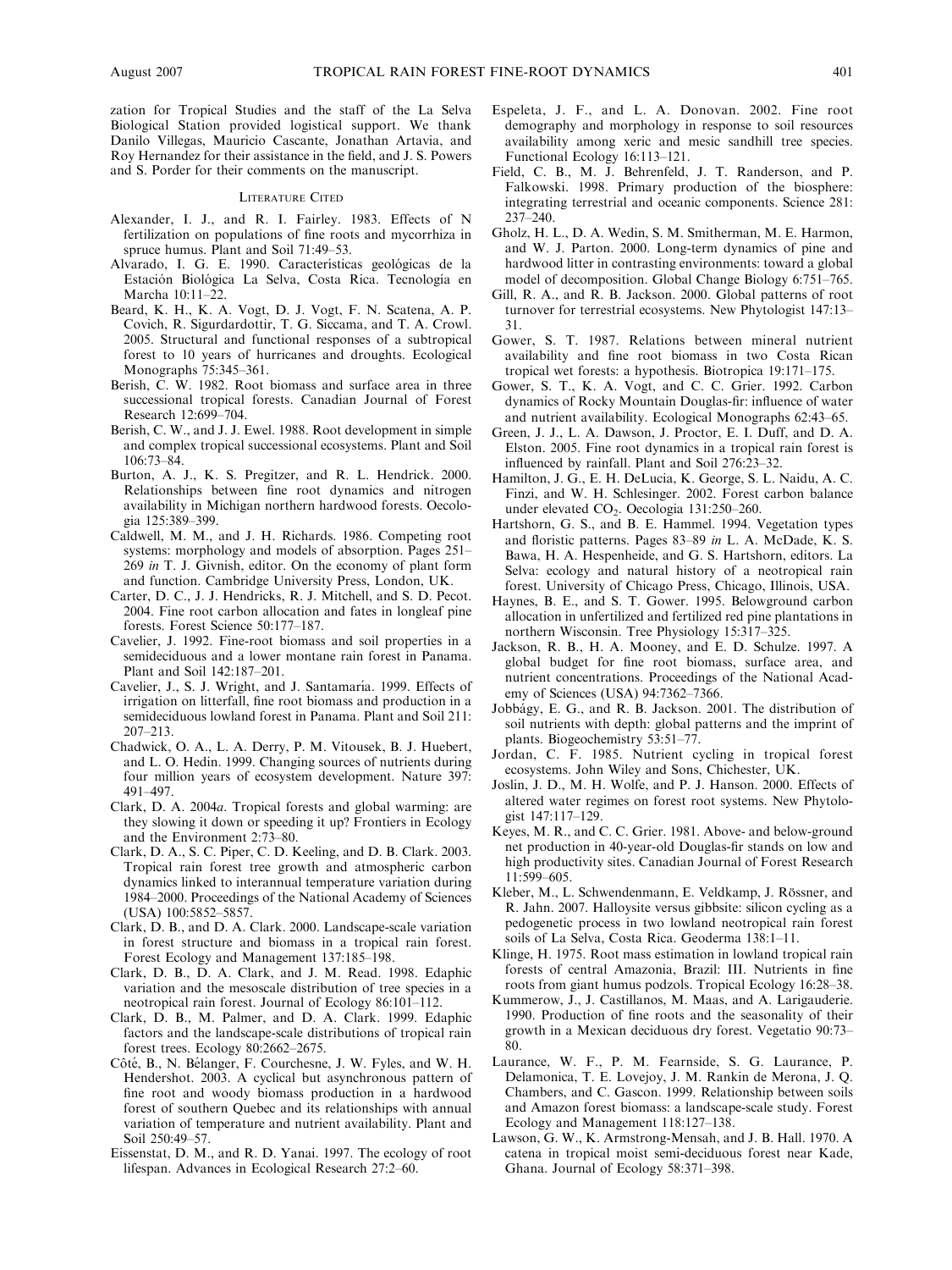- Marschner, H. 1995. Mineral nutrition of higher plants. Academic Press Inc., San Diego, California, USA.
- Maycock, C. R., and R. A. Congdon. 2000. Fine root biomass and soil N and P in North Queensland rain forests. Biotropica 32:185–190.
- McGroddy, M. E., T. Daufresne, and L. O. Hedin. 2004. Scaling of C:N:P stoichiometry in forests worldwide: implications of terrestrial Redfield-type ratios. Ecology 85: 2390–2401.
- Nadelhoffer, N. J. 2000. The potential effects of nitrogen deposition on fine root production in forest ecosystems. New Phytologist 147:131–139.
- Nadelhoffer, N. J., J. D. Aber, and J. M. Melillo. 1985. Fine roots, net primary production, and soil nitrogen availability: a new hypothesis. Ecology 66:1377–1390.
- Norby, R. J., and R. B. Jackson. 2000. Root dynamics and global change: seeking an ecosystem perspective. New Phytologist 147:3–12.
- Norby, R. J., J. Ledford, C. D. Reilly, N. E. Miller, and E. G. O'Neill. 2004. Fine-root production dominates response of a deciduous forest to atmospheric  $CO<sub>2</sub>$  enrichment. Proceedings of the National Academy of Sciences (USA) 26:9689– 9693.
- Nye, P. H., and P. B. Tinker. 1977. Solute movement in the soilroot system. Blackwell Scientific Publications, Oxford, UK.
- Ostertag, R. 1998. Belowground effects of canopy gaps in a tropical wet forest. Ecology 79:1294–1304.
- Ostertag, R. 2001. Effects of nitrogen and phosphorus availability on fine root dynamics in Hawaiian montane forests. Ecology 82:485–499.
- Peterson, D. L., and V. T. Parker. 1998. Ecological Scale: Theory and Applications. Columbia University Press, Washington, D.C., USA.
- Porder, S., D. A. Clark, and P. M. Vitousek. 2006. Persistence of rock-derived nutrients in the wet tropical forests of La Selva, Costa Rica. Ecology 87:594–602.
- Powers, J. S., K. K. Treseder, and M. T. Lerdau. 2005. Fine roots, arbuscular mycorrhizal hyphae and soil nutrients in four neotropical rain forests: patterns across large geographic distances. New Phytologist 165:913–921.
- Raich, J. W. 1980. Fine roots regrow rapidly after forest felling. Biotropica 12:231–232.
- Raich, J. W., A. E. Russell, T. E. Crews, H. Farrington, and P. M. Vitousek. 1996. Both nitrogen and phosphorus limit plant production on young Hawaiian lava flows. Biogeochemistry 32:1–14.
- Reich, P. B., and J. Oleksyn. 2004. Global patterns of plant leaf N and P in relation to temperature and latitude. Proceedings of the National Academy of Sciences (USA) 101:11001– 11006.
- Reich, P. B., M. B. Walters, M. G. Tjoelker, D. Vanderklein, and C. Buschena. 1998. Photosynthesis and respiration rates depend on leaf and root morphology and nitrogen concentration in nine boreal tree species differing in relative growth rate. Functional Ecology 12:395–405.
- Richardson, S. J., D. A. Peltzer, R. B. Allen, M. S. McGlone, and R. L. Parfitt. 2004. Rapid development of phosphorus limitation in temperate rainforest along the Franz Josef soil chronosequence. Oecologia 139:267–276.
- Roderstein, M., D. Hertel, and C. Leuschner. 2005. Above- and below-ground litter production in three tropical montane forests in southern Ecuador. Journal of Tropical Ecology 21: 483–492.
- Ruess, R. W., K. Van Cleve, J. Yarie, and L. A. Viereck. 1996. Contributions of fine root production and turnover to the carbon and nitrogen cycling in taiga forests of the Alaskan interior. Canadian Journal of Forest Research 26:1326–1336.
- Sall, J., and A. Lehman. 1996. JMP Start Statistics. A guide to statistical and data analysis using JMP and JMP IN software. Duxbury Press, Belmont, Washington, USA.
- Sanford, R. L., Jr. 1989. Fine root biomass under a tropical forest light gap opening in Costa Rica. Journal of Tropical Ecology 5:251–256.
- Sanford, R. L., Jr., P. Paaby, J. C. Luvall, and E. Phillips. 1994. The La Selva ecosystem: climate, geomorphology, and aquatic systems. Pages 19–33 in L. A. McDade, K. S. Bawa, H. A. Hespenheide, and G. S. Hartshorn, editors. La Selva: ecology and natural history of a Neotropical rain forest. University of Chicago Press, Chicago, Illinois, USA.
- Santantonio, D. 1990. Modeling root growth and production of tree roots. Pages 124–241 in R. K. Dixon, R. G. Meldahl, G. A. Ruark, and W. G. Warren, editors. Process modeling of forest growth responses to environmental stress. Timber Press, Portland, Oregon, USA.
- SAS. 2000. JMP 4.0 statistical software. SAS Institute, Cary, North Carolina, USA.
- Schade, J. D., J. F. Espeleta, C. A. Klausmeier, M. E. McGroddy, S. A. Thomas, and L. X. Zhang. 2005. A conceptual framework for ecosystem stoichiometry: balancing resource supply and demand. Oikos 109:40–51.
- Schenk, H. J., and R. B. Jackson. 2002. The global biogeography of roots. Ecological Monographs 72:311–328.
- Schwendenmann, L. 2002. Below-ground carbon dynamics as a function of climate variability in a neotropical rain forest. Dissertation. University of Göttingen, Germany.
- Schwendenmann, L., and E. Veldkamp. 2006. Long-term  $CO<sub>2</sub>$ production from deeply weathered soils of a tropical rain forest: evidence for a potential positive feedback to climate warming. Global Change Biology 12:1878–1893.
- Schwendenmann, L., E. Veldkamp, T. Brenes, J. J. Obrien, and J. Mackensen. 2003. Spatial and temporal variation in soil CO2 efflux in an old-growth neotropical rain forest, La Selva, Costa Rica. Biogeochemistry 64:111–128.
- Silver, W. L., and R. K. Miya. 2001. Global patterns in root decomposition: comparisons of climate and litter quality effects. Oecologia 129:407–419.
- Silver, W. L., A. W. Thompson, M. E. McGroddy, R K. Varner, J. D. Dias, H. Silva, P. Crill, and M. Keller. 2005. Fine root dynamics and trace gas fluxes in two lowland tropical forest soils. Global Change Biology 11:290–306.
- Silver, W. L., and K. A. Vogt. 1993. Fine root dynamics following single and multiple disturbances in a subtropical wet forest ecosystem. Journal of Ecology 81:729–738.
- Sollins, P. F., M. Sancho, R. Mata Ch., and R. L. Sanford. 1994. Soils and soil process research. Pages 34–53 in L. A. McDade, K. S. Bawa, H. A. Hespenheide, and G. S. Hartshorn, editors. La Selva: ecology and natural history of a Neotropical rain forest. University of Chicago Press, Chicago, Illinois, USA.
- Thornley, J. H. M. 1976. Mathematical models in plant physiology. Academic Press, London, U.K.
- Valverde-Barrantes, O. J., J. W. Raich, and A. E. Russell. 2006. Fine root mass, growth and nutrient content for six tropical tree species. Plant and Soil 290:357–370.
- Veldkamp, E., A. Becker, L. Schwendenmann, D. A. Clark, and H. Schult-Bispin. 2003. Substantial labile carbon stocks and microbial activity in deeply weathered soils below a tropical wet forest. Global Change Biology 9:1171–1184.
- Veldkamp, E., and J. J. O'Brien. 2000. Calibration of a frequency domain reflectometry sensor for humid tropical soils of volcanic origin. Soil Science Society of America Journal 64:1549–1553.
- Vitousek, P. M. 1984. Litterfall, nutrient cycling, and nutrient limitation in tropical forests. Ecology 65:285–298.
- Vitousek, P. M. 2004. Nutrient cycling and limitation. Hawai'i as a model system. Princeton University Press, Princeton, New Jersey, USA.
- Vitousek, P., O. Chadwick, P. Matson, S. Allison, L. Derry, L. Kettley, A. Luers, E. Mecking, V. Monastra, and S. Porder. 2003. Erosion and the rejuvenation of weathering-derived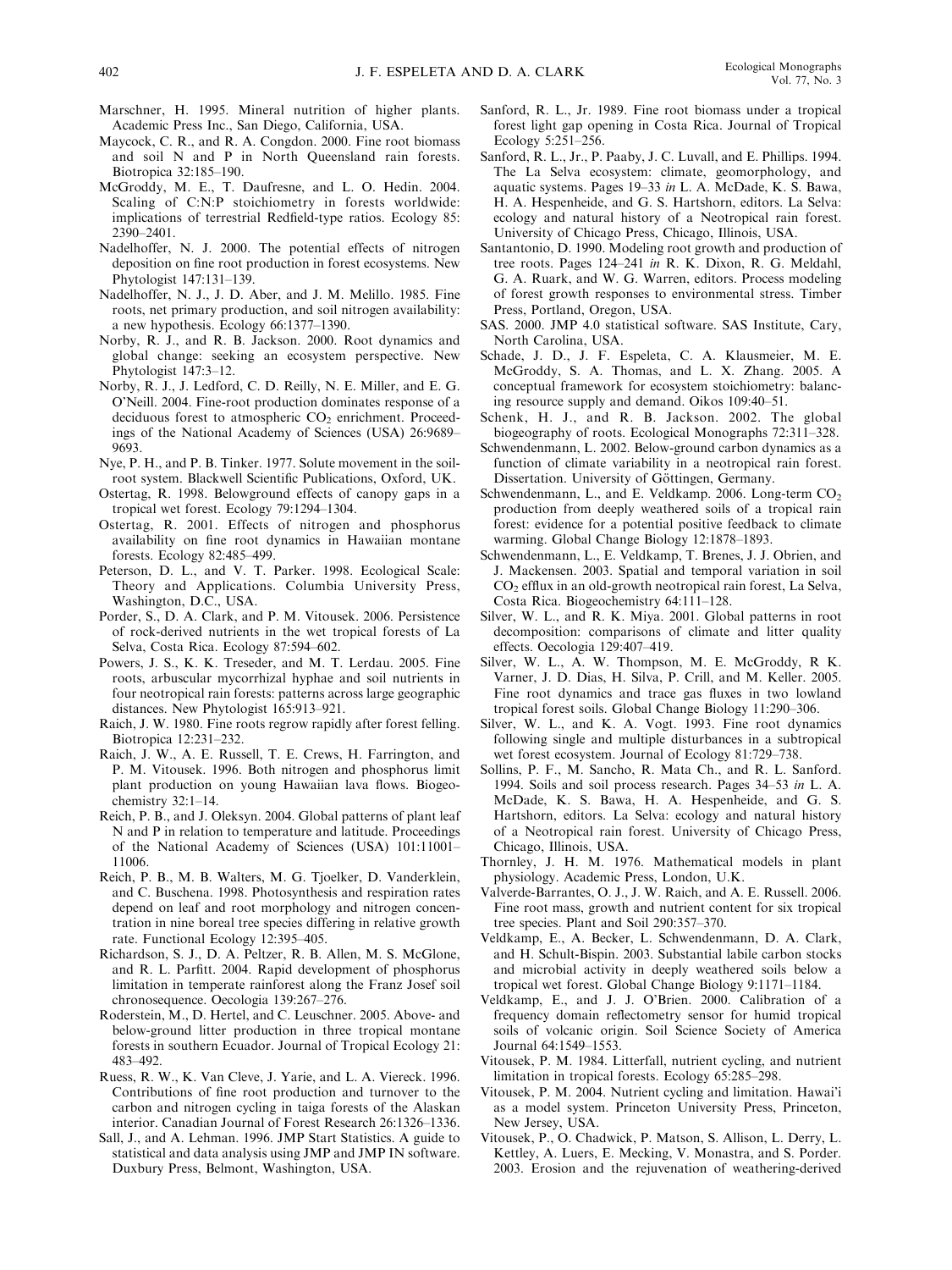nutrient supply in an old tropical landscape. Ecosystems 6: 762–772.

- Vitousek, P. M., and C. B. Field. 2001. Input–output balances and nitrogen limitation in terrestrial ecosystems. Pages 217– 235 in E. E. Schulze, S. P. Harrison, M. Heimann, E. A. Holland, J. Lloyd, I. C. Prentice, and D. Schimel, editors. Global Biogeochemical Cycles in the Climate System. Academic Press, San Diego, California, USA.
- Vitousek, P. M., and R. L. Sanford, Jr. 1986. Nutrient cycling in moist tropical forest. Annual Review of Ecology and Systematics 17:137–167.
- Vogt, K. A., C. C. Grier, and D. J. Vogt. 1986. Production, turnover, and nutrient dynamics of above- and belowground detritus of world forests. Advances in Ecological Research 15:305–377.
- Vogt, K. A., E. E. Moore, D. J. Vogt, M. L. Redlin, and R. L. Edmonds. 1983. Conifer fine root and mycorrhizal root biomass within the forest floor of Douglas-fir stands of different ages and site productivities. Canadian Journal of Forest Research 13:429–437.
- Vogt, K. A., D. J. Vogt, P. A. Palmiotto, P. Boon, J. Ohara, and H. Asbjornsen. 1996. Review of root dynamics in forest ecosystems grouped by climate, climatic forest type and species. Plant and Soil 187:159–219.
- von Ende, C. N. 1993. Repeated-measures analysis: growth and other time-dependent measures. Pages 113–137 in S. Scheiner and J. Gurevitch, editors. Design and Analysis of Ecological Experiments. Chapman and Hall, New York, New York, USA.
- Walker, T. W., and J. K. Syers. 1976. Fate of phosphorus during pedogenesis. Geoderma 15:1–19.
- Wood, T. E., D. Lawrence, and D. A. Clark. 2005. Variation in leaf litter nutrients of a Costa Rican rain forest is related to precipitation. Biogeochemistry 73:417–437.
- Woodward, F. I., and C. P. Osborne. 2000. The representation of root processes in models addressing the responses of vegetation to global change. New Phytologist 147:223–232.
- Yavitt, J. B., and S. J. Wright. 2001. Drought and irrigation effects on fine root dynamics in a tropical moist forest, Panama. Biotropica 33:421–434.
- Zak, D. R., and K. S. Pregitzer. 1998. Integration of ecophysiological and biogeochemical approaches to ecosystem dynamics. Pages 372–403 in P. M. Groffman and M. L. Pace, editors. Successes, limitations, and frontiers in ecosystem science. Springer-Verlag, New York, New York, USA.

#### APPENDIX A

A map of La Selva Biological Station showing the location of 18 CARBONO plots in the different soil gradients (Ecological Archives M077-012-A1).

# APPENDIX B

A list of methods and equipment used for soil chemical analysis (Ecological Archives M077-012-A2).

### APPENDIX C

A table showing the number of fine-root samplings per soil gradient, depth, and date (Ecological Archives M077-012-A3).

#### APPENDIX D

Graphs showing how fine-root biomass compares between Residual Soil plateaus and slopes during the seven-year study period (Ecological Archives M077-012-A4).

#### APPENDIX E

Pearson's correlation coefficients of environmental variables and fine-root biomass (Ecological Archives M077-012-A5).

#### APPENDIX F

Pearson's correlation coefficients of soil element contents in landscape-wide and topographic gradients (Ecological Archives M077-012-A6).

#### APPENDIX G

Raw data file (in tabular form) fine-root biomass (live,  $\leq$ 2 mm diameter) across all sampling dates and replicate sites (*Ecological* Archives M077-012-A7).

#### APPENDIX H

Raw data file (in tabular form) of fine-root biomass (dead,  $\leq$ 2 mm diameter) across all sampling dates and replicate sites (Ecological Archives M077-012-A8).